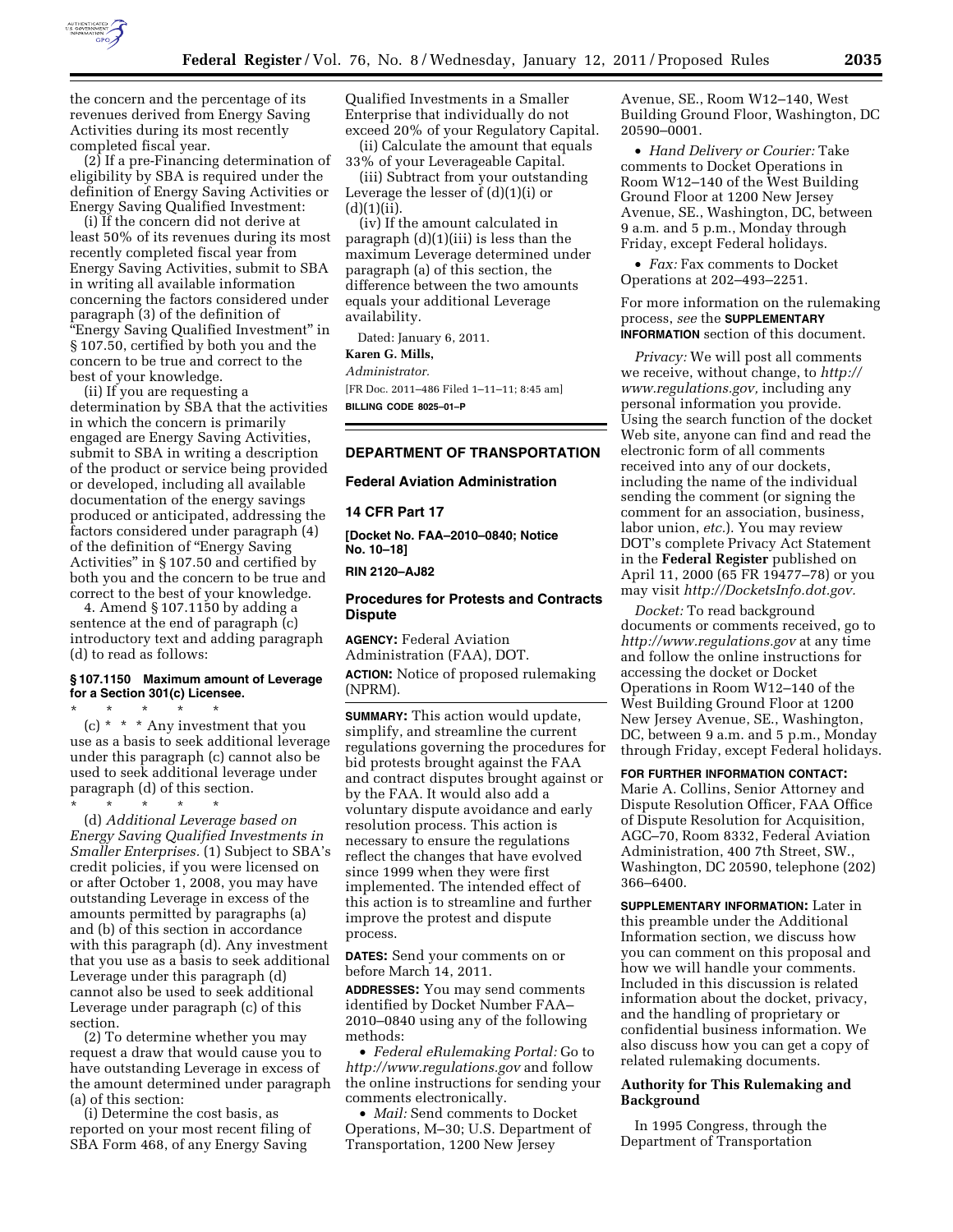Appropriations  $Act<sup>1</sup>$  directed the FAA ''to develop and implement, not later than April 1, 1996, an acquisition management system that addressed the unique needs of the agency and, at a minimum, provided for more timely and cost effective acquisitions of equipment and materials.'' The Act instructed the FAA to design the system, notwithstanding provisions of Federal acquisition law, and to not use certain provisions of Federal acquisition law. In response, the FAA developed the Acquisition Management System (AMS) for the management of FAA procurement. The AMS included a system of policy guidance that maximized the use of agency discretion in the interest of best business practices. As a part of the AMS, the FAA created the Office of Dispute Resolution for Acquisition (ODRA) to facilitate the Administrator's review of procurement protests and contract disputes. In a 1996 notice 2 published in the **Federal Register**, the FAA announced the creation of the ODRA and stated the agency would promulgate rules of procedure governing the dispute resolution process.

In August 1998, the FAA issued a Notice of Proposed Rulemaking (NPRM) 3 that proposed regulations under 14 CFR part 17 for the conduct of protests and contract disputes under the FAA AMS. The comment period for the NPRM closed on October 26, 1998. On June 18, 1999,<sup>4</sup> the FAA published the final rule entitled, Procedures for Protests and Contract Disputes; Amendment of Equal Access to Justice Act Regulations, which codified (effective June 28, 1999) the procedures governing the dispute resolution process. On August 31, 1999, the FAA published a document<sup>5</sup> that made certain corrections to the June 1999 final rule.

In addition to the rules of procedures, ODRA operates pursuant to delegations of authority from the Administrator. In a memorandum signed (1998 Delegation) by the Administrator on July 29, 1998,<sup>6</sup> the Administrator generally authorized the ODRA through its Director to provide dispute resolution services including administrative adjudication of all bid protests and contract disputes under the AMS. The

5 64 FR 47361; August 31, 1999.

1998 Delegation further provided that all final decisions must be executed by the Administrator. The 1998 Delegation was expanded by a Delegation dated March 27, 2000 (2000 Delegation), which provided additional authority to the ODRA Director ''to execute and issue, on behalf of the Administrator, Orders and Final Decisions for the Administrator in all matters within the ODRA's jurisdiction valued at not more than \$1 Million."<sup>7</sup> The 2000 Delegation was superseded by a Delegation of Authority from the Administrator, dated March 10, 2004 (2004 Delegation), which increased the dollar limit of the final decisional authority of the ODRA Director from \$1 Million to \$5 Million.8 The 2004 Delegation was superseded by another Delegation of Authority dated March 31, 2010 (2010 Delegation), which increased the dollar limit of the final decisional authority of the ODRA Director from \$5 Million to \$10 Million.9

Congress provided further confirmation about the FAA's dispute resolution authority in the Vision 100— Century of Aviation Reauthorization Act of 2003 (2003 Reauthorization Act) *See*  Public Law 108–176, § 224(b), 117 Stat. 2490, 2528 (codified as amended at 49 U.S.C.  $40110(d)(4)$ , which confirmed the ODRA's exclusive jurisdiction. Specifically, the 2003 Reauthorization Act expressly provided at Subsection (b)(2)(4) under the title ''Adjudication of Certain Bid Protests and Contract Disputes'', that ''[a] bid protest or contract dispute that is not addressed or resolved through alternative dispute resolution shall be adjudicated by the Administrator, through Dispute Resolution Officers or Special Masters of the Federal Aviation Administration Office of Dispute Resolution for Acquisition, acting pursuant to Sections 46102, 46104, 46105, 46106 and 46107 and shall be subject to judicial review under Section 46110 and Section 504 of Title 5.''

The ODRA dispute resolution procedures encourage the parties to protests and contract disputes to use Alternative Dispute Resolution (ADR) as the primary means to resolve protests and contract disputes, pursuant to the Administrative Dispute Resolution Act of 1996 (''ADRA''), Pub. L. 104–320, 5

U.S.C. §§ 570–579, and in consonance with Department of Transportation and FAA policies to maximize the use of ADR to the extent possible. Under these procedures, the ODRA actively encourages the parties to consider ADR techniques such as case evaluation, mediation, arbitration, or other types of ADR. In this regard, on October 15, 2001, the FAA published in the **Federal Register** Final Guidance (66 FR 52475) for the use of binding arbitration for purposes of resolving bid protests and contract disputes relating to procurements and contracts under the FAA AMS after receiving the concurrence of the Attorney General in accordance with Section 575 of the ADRA. Additionally, the ODRA developed an informal pre-dispute process, which provides voluntary dispute avoidance services that are available to parties upon request.

#### *Statement of the Problem*

Since the issuance of the FAA's rules of procedure more than 10 years ago, the ODRA's statutory and regulatory authorities for conducting a dispute resolution process evolved, along with the body of case law interpreting those rules. The ODRA's implementation of these rules of procedure also resulted in the identification of procedural issues in need of clarification to provide uniform guidance. The ODRA further identified certain aspects of the rules that need revision to reflect evolving practices at the ODRA, as well as evolving dispute resolution practices in general. An example of such practices is the increased emphasis on early intervention and dispute avoidance efforts. In consideration of this changing environment, the FAA is proposing to amend part 17 to incorporate the evolving practices; reflect the availability of a pre-dispute process; reorganize and streamline the rules for ease of use; and harmonize the existing part 17 rules with current statutory and other authority.

#### **General Discussion of the Proposal**

The FAA's review of current part 17 identified aspects of the regulations that would benefit from a reorganization and consolidation of certain sections. For example, the procedures that pertain to filing and adjudicating protests and contract disputes are scattered throughout several subparts. In today's proposal, the procedures for filing and adjudicating protests and contract disputes are consolidated into subparts B and C, respectively. Also, the finality and review provisions are moved from current subpart F to proposed subpart E.

<sup>1</sup>Public Law 104–50, 109 Stat. 436 (November 15, 1995).

<sup>2</sup> 61 FR 24348; May 14, 1996.

<sup>3</sup> 63 FR 45372; August 25, 1998.

<sup>4</sup> 64 FR 32926; June 18, 1999.

<sup>6</sup>The FAA published the text of the delegations set forth in the July 29, 1998 memorandum in the **Federal Register** (*see* 63 FR 49151; September 14, 1998).

<sup>7</sup> 65 FR 19958–01; April 13, 2000.

<sup>8</sup> 69 FR 17469–02; April 2, 2004.

<sup>9</sup>The 2010 Delegation was issued by the Administrator in a memorandum dated March 31, 2010. Although the FAA has not yet published the text of the memorandum in the **Federal Register**, the public can view the memorandum itself at *[http://www.faa.gov/about/office](http://www.faa.gov/about/office_org/headquarters_offices/agc/pol_adjudication/agc70/odra_process/)*\_*org/ headquarters*\_*offices/agc/pol*\_*[adjudication/agc70/](http://www.faa.gov/about/office_org/headquarters_offices/agc/pol_adjudication/agc70/odra_process/) odra*\_*[process/.](http://www.faa.gov/about/office_org/headquarters_offices/agc/pol_adjudication/agc70/odra_process/)*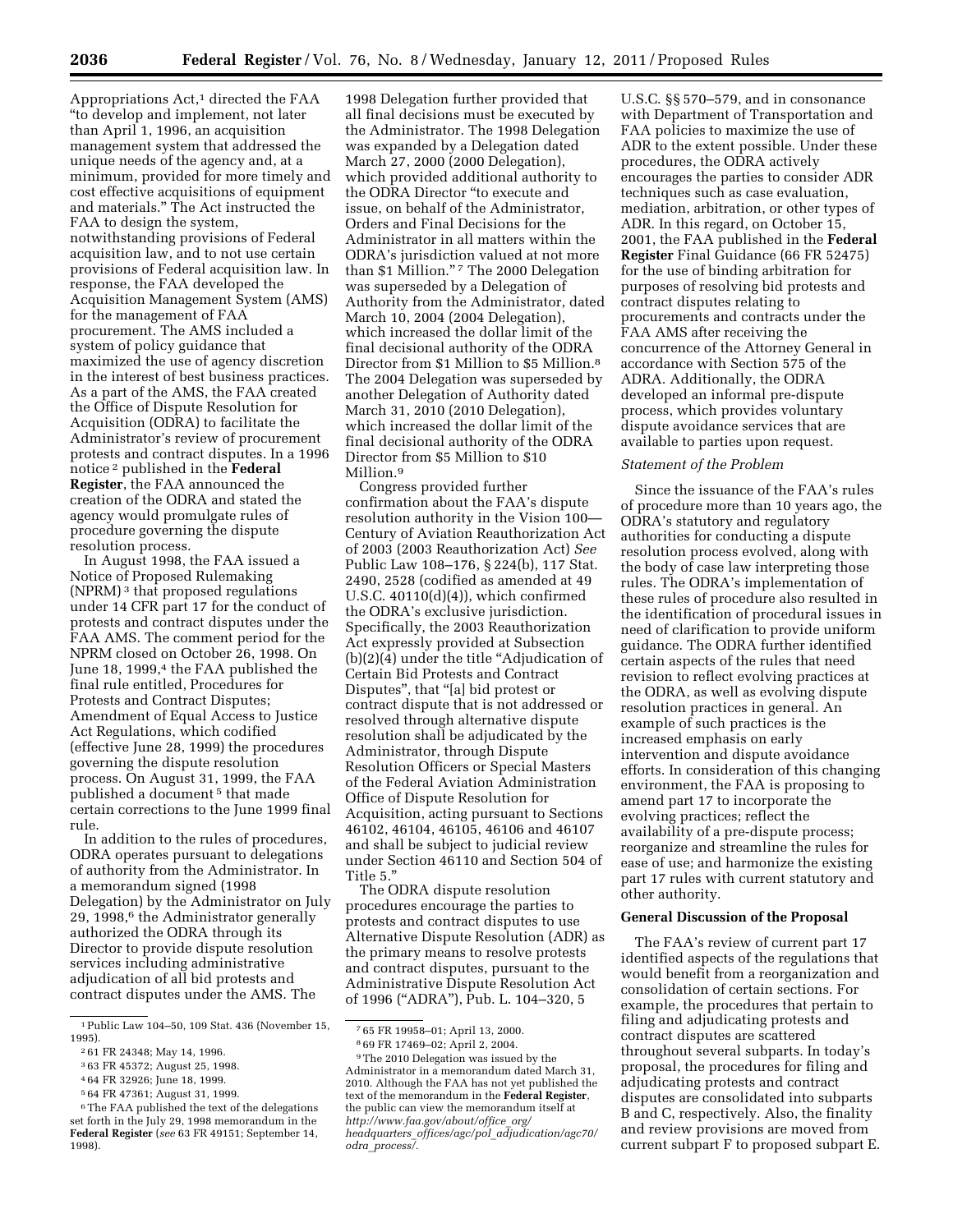The FAA also found that the regulations could be improved by including streamlined procedures, as well as providing expanded coverage in those instances where guidance was lacking or a process has evolved over time. Examples of expanded coverage include the proposed addition of a section on the confidentiality of ADR (§ 17.39) and a section for filing requests for reconsideration (§ 17.47). In addition to these proposed revisions, new sections are added to proposed subpart F to address ''other matters'' like sanctions and professional conduct. Further, new subpart G is added to address procedures for filing predisputes.

## **Discussion of the Proposed Regulatory Requirements**

A discussion, organized by subpart, and excluding minor editorial revisions and clarifications, of proposed changes to 14 CFR part 17, follows.

## **Subpart A—General**

Subpart A would be revised as noted below.

## *Definitions (§ 17.3)*

The following new definitions would be added to this section: Adjudicative Process, Default Adjudicative Process, Counsel, Contractor, Legal Representative, and Pre-disputes.

## *Filing and Computation of Time (§ 17.7)*

Paragraph (c) would be revised to clarify that ''other days on which Federal Government offices in Washington, DC are not open'' is an excluded timeframe in calculating time limits for filings. In addition, paragraph (d) would be added to allow the use of electronic filing where permitted by the ODRA.

# *Protective Orders (§ 17.9)*

Paragraph (d) would be revised to explain the type of sanctions that could be imposed if a protective order is violated.

## **Subpart B—Protests**

In subpart B, current § 17.21 (Protest remedies) would be renumbered as § 17.23, and the Adjudicative process for protests section that is currently in subpart E would be moved to proposed § 17.21.

## *Filing a Protest (§ 17.15)*

Paragraph (d)(2) would be revised to make clear the standard of review for a request for a suspension or delay of the procurement. Also, paragraph (d)(3) would be added to explain the possible consequences of protesters' failure to

provide appropriate supporting documentation in their requests to suspend a procurement or contract performance.

# *Initial Protest Procedures (§ 17.17)*

In § 17.17(a), the timeframes for responding to a request for a suspension or delay of the procurement would be revised according to the established ODRA practice of granting an extension until the date of the initial status conference. In § 17.17(b), the purpose of the initial status conference would be clarified. In § 17.17(c), the requirement that parties file a joint statement about whether they are pursuing ADR, and the adjudication timeframes that automatically begin when no ADR is contemplated would be removed.

# *Motions Practice and Dismissal or Summary Decision of Protests (§ 17.19)*

Paragraph (a) would be revised to clarify the use of appropriate motions for dismissal or summary decision of protests and the ODRA's standard of review for such motions. Paragraph (d) would be revised to clarify when such a decision is construed as a final agency order.

# *Adjudicative Process for Protests (§ 17.21)*

In addition to moving the procedures for the Adjudicative Process for protests (from current § 17.37 of subpart E) to proposed § 17.21 of subpart B, this section would be revised to more fully address the management of the discovery process and the type of discovery that is authorized. This section would be further revised to delineate the ODRA's standard of review for protests, the development of the administrative record, and under what circumstances ex parte communications are permitted in protests. In addition, the revisions to this section would address the procedures for preparing and issuing the ODRA's findings and recommendations and final FAA order.

### *Protest Remedies (§ 17.23)*

Paragraph (b) of this section would be revised to identify the factors the ODRA would consider in determining an appropriate remedy.

## **Subpart C—Contract Disputes**

In subpart C, current §§ 17.23, 17.25, 17.27, and 17.29 would be renumbered as §§ 17.25, 17.27, 17.29 and 17.31, respectively. Section 17.33 (Adjudicative process for contract disputes), which would be moved from current § 17.39 of subpart E, would be added to proposed subpart C. Also, the requirement in current § 17.27 (Submission of joint or separate statements) would be deleted.

## *Filing a Contract Dispute (§ 17.25)*

Paragraph (a) would be revised to provide additional guidance on the information to be included in the contract dispute. Paragraph (e) would be added to state the ODRA retains the discretion to modify any timeframe established by the regulations in connection to contract disputes.

# *Informal Resolution Period (§ 17.29)*

This section would be revised to conform to current practice regarding the informal resolution process. This would include clarifications related to scheduling and assigning a potential neutral for ADR.

## *Dismissal or Summary Decision of Contract Disputes (§ 17.31)*

Section 17.31 would be revised to clarify the standard for requesting a dismissal or summary decision, and the process for responding to and issuing a decision on a request for dismissal or summary decision. This section would also be revised to clarify when such a decision is to be construed as a final agency order.

# *Adjudicative Process for Contract Disputes (§ 17.33)*

In addition to moving this section from current § 17.39 of subpart E, § 17.33 would be revised to clarify that the process for submitting the Dispute File applies to cases initiated by the contractor or alternatively by the FAA. Also, it would be revised to more fully explain what documents will be admitted into the administrative record and the timeframes for responding to written discovery. Further, the section would be revised to streamline the requirements for final submissions. Additionally, the proposed revisions would state that the ODRA must conduct a de novo review using the preponderance of the evidence standard, unless a different standard is required. The proposed revisions would also identify the circumstances under which ex parte communications are permitted in contract disputes.

## **Subpart D—Alternative Dispute Resolution**

The current sections under subpart D would be renumbered from §§ 17.31 and 17.33 to §§ 17.35 and 17.37, respectively. Also, new § 17.39 (Confidentiality of ADR) would be added to provide the applicability of the Administrative Dispute Resolution Act of 1996, 5 U.S.C. § 571 et seq., and to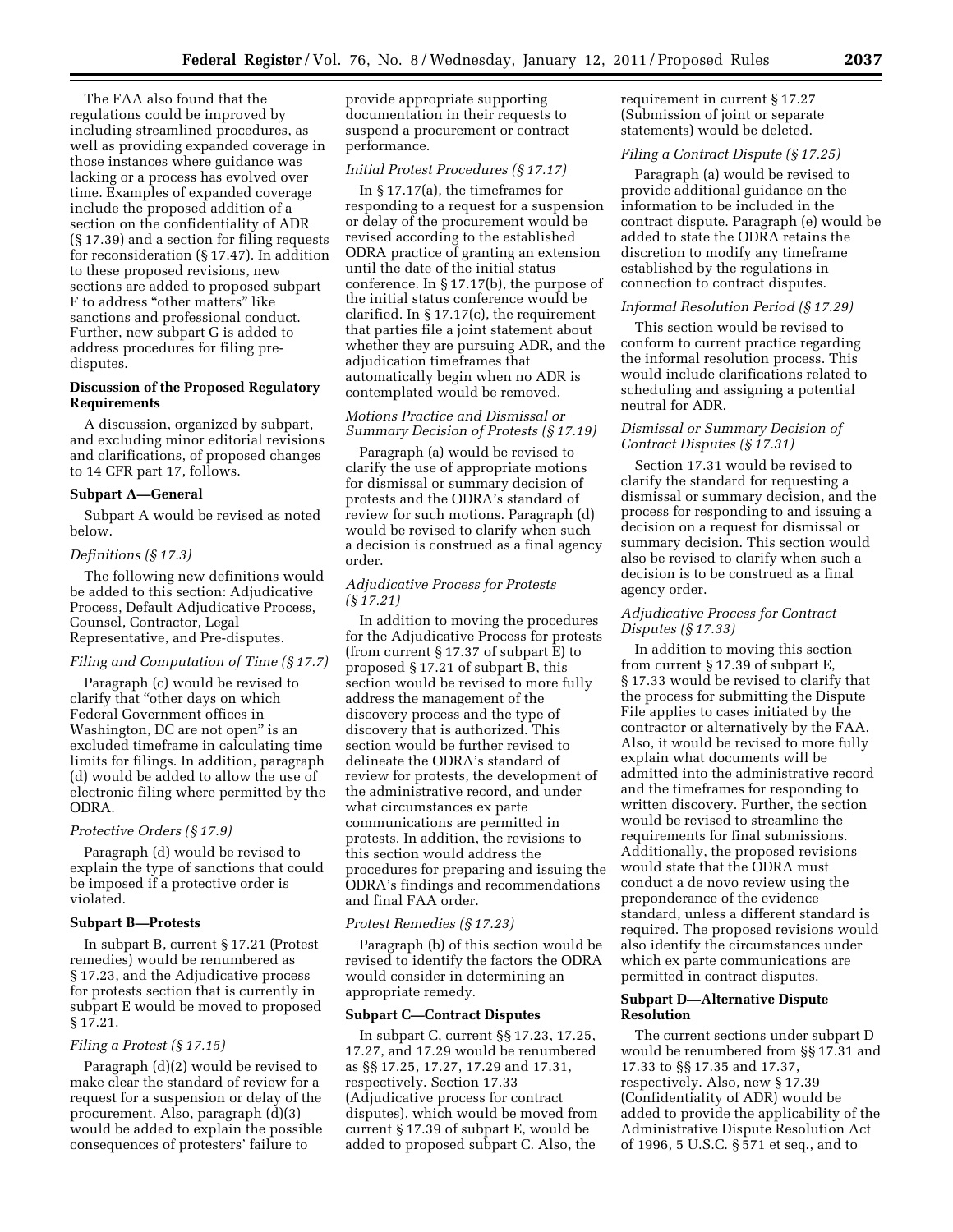clarify how ADR communications are treated. Further, current § 17.35 (Selection of neutrals for the alternative dispute resolution process) would be deleted.

# **Subpart E—Finality and Review**

As noted previously, §§ 17.37 and 17.39 of current subpart E (Default Adjudicative Process) would be moved to subparts B (§ 17.21) and C (§ 17.33), respectively. In today's proposal, the requirements in current subpart F (Finality and Review—§§ 17.41, 17.43, and 17.45) would be moved to subpart E. Also, § 17.47 (Reconsideration) would be added to subpart E to provide the timeframe for filing requests for reconsideration and to state the standard for reconsideration according to ODRA precedent.

## **Subpart F—Other Matters**

Subpart F would be revised to add sections covering sanctions, decorum and professional conduct, the use of orders and subpoenas for testimony and document production, and Standing Orders of the ODRA Director.

## **Subpart G—Pre-Disputes**

A new subpart (subpart G) would be added. This subpart would make clear that the pre-dispute process applies to all potential disputes arising under contracts or solicitations with the FAA. Also, it would set forth the process for filing a pre-dispute. Further, it would clarify the non-binding voluntary nature of the pre-dispute process and that it is subject to the confidentiality requirements of proposed § 17.39.

## **Appendix A to Part 17—Alternative Dispute Resolution (ADR)**

Appendix A would be revised to eliminate the description of ''Minitrial'' and to add a provision that addresses and clarifies the use of binding arbitration.

## **Paperwork Reduction Act**

The Paperwork Reduction Act of 1995  $(44 \text{ U.S.C. } 3507\text{ (d)})$  requires that the FAA consider the impact of paperwork and other information collection burdens imposed on the public. We have determined that there is no new information collection requirement associated with this proposed rule.

#### **International Compatibility**

In keeping with U.S. obligations under the Convention on International Civil Aviation, it is FAA policy to conform to International Civil Aviation Organization (ICAO) Standards and Recommended Practices to the maximum extent practicable. The FAA

has determined that there are no ICAO Standards and Recommended Practices that correspond to these proposed regulations.

## **IV. Regulatory Evaluation, Regulatory Flexibility Determination, International Trade Impact Assessment, and Unfunded Mandates Assessment**

Changes to Federal regulations must undergo several economic analyses. First, Executive Order 12866 directs that each Federal agency shall propose or adopt a regulation only upon a reasoned determination that the benefits of the intended regulation justify its costs. Second, the Regulatory Flexibility Act of 1980 (Pub. L. 96–354) requires agencies to analyze the economic impact of regulatory changes on small entities. Third, the Trade Agreements Act (Pub. L. 96–39) prohibits agencies from setting standards that create unnecessary obstacles to the foreign commerce of the United States. In developing U.S. standards, this Trade Act requires agencies to consider international standards and, where appropriate, that they be the basis of U.S. standards. Fourth, the Unfunded Mandates Reform Act of 1995 (Pub. L. 104–4) requires agencies to prepare a written assessment of the costs, benefits, and other effects of proposed or final rules that include a Federal mandate likely to result in the expenditure by State, local, or Tribal governments, in the aggregate, or by the private sector, of \$100 million or more annually (adjusted for inflation with base year of 1995). This portion of the preamble summarizes the FAA's analysis of the economic impact of the proposed rule.

Department of Transportation Order DOT 2100.5 prescribes policies and procedures for simplification, analysis, and review of regulations. If the expected cost impact is so minimal that a proposed or final rule does not warrant a full evaluation, this order permits that a statement to that effect and the basis for it be included in the preamble if a full regulatory evaluation of the costs and benefits is not prepared. Such a determination has been made for this proposed rule.

The reasoning for this determination follows: Under the FAA's Acquisition Management System, the Office of Dispute Resolution for Acquisition (ODRA) manages the dispute resolution process, including administrative adjudication of all procurement protests and contract disputes. This proposed rule simplifies and clarifies the current part 17 regulations under which the ODRA operates, including clarifying language and definitions, reorganization and consolidation of certain sections,

and simplification and clarification of certain procedures such as filing requirements. These changes would be cost beneficial as they make it easier to use the dispute resolution process.

In addition, the proposed rule is updated to incorporate changes in statutory authority and additional authority delegated by the Administrator to the ODRA. These changes would have no effect on costs or benefits. The rulemaking would also codify a voluntary dispute avoidance and early resolution process that the ODRA is already using. The voluntary process is inherently less costly than the more formal dispute resolution process. The FAA expects that codification of the voluntary process will increase its use, thereby lowering the cost of the dispute resolution process.

Since the changes to the proposed rule would either be cost beneficial or have no cost effect, we expect the proposed rule to have a minimal impact with positive benefits. The FAA therefore has determined that this proposed rule does not warrant a full regulatory evaluation. The FAA requests comments regarding this determination.

The FAA has also determined that this proposed rule is not a ''significant regulatory action'' as defined in section 3(f) of Executive Order 12866, and is not ''significant'' as defined in DOT's Regulatory Policies and Procedures.

#### **Regulatory Flexibility Determination**

The Regulatory Flexibility Act of 1980  $(Pub. L. 96-354) (RFA)$  establishes "as a principle of regulatory issuance that agencies shall endeavor, consistent with the objectives of the rule and of applicable statutes, to fit regulatory and informational requirements to the scale of the businesses, organizations, and governmental jurisdictions subject to regulation. To achieve this principle, agencies are required to solicit and consider flexible regulatory proposals and to explain the rationale for their actions to assure that such proposals are given serious consideration.'' The RFA covers a wide-range of small entities, including small businesses, not-forprofit organizations, and small governmental jurisdictions.

Agencies must perform a review to determine whether a rule will have a significant economic impact on a substantial number of small entities. If the agency determines that it will, the agency must prepare a regulatory flexibility analysis as described in the RFA. However, if an agency determines that a rule is not expected to have a significant economic impact on a substantial number of small entities, section 605(b) of the RFA provides that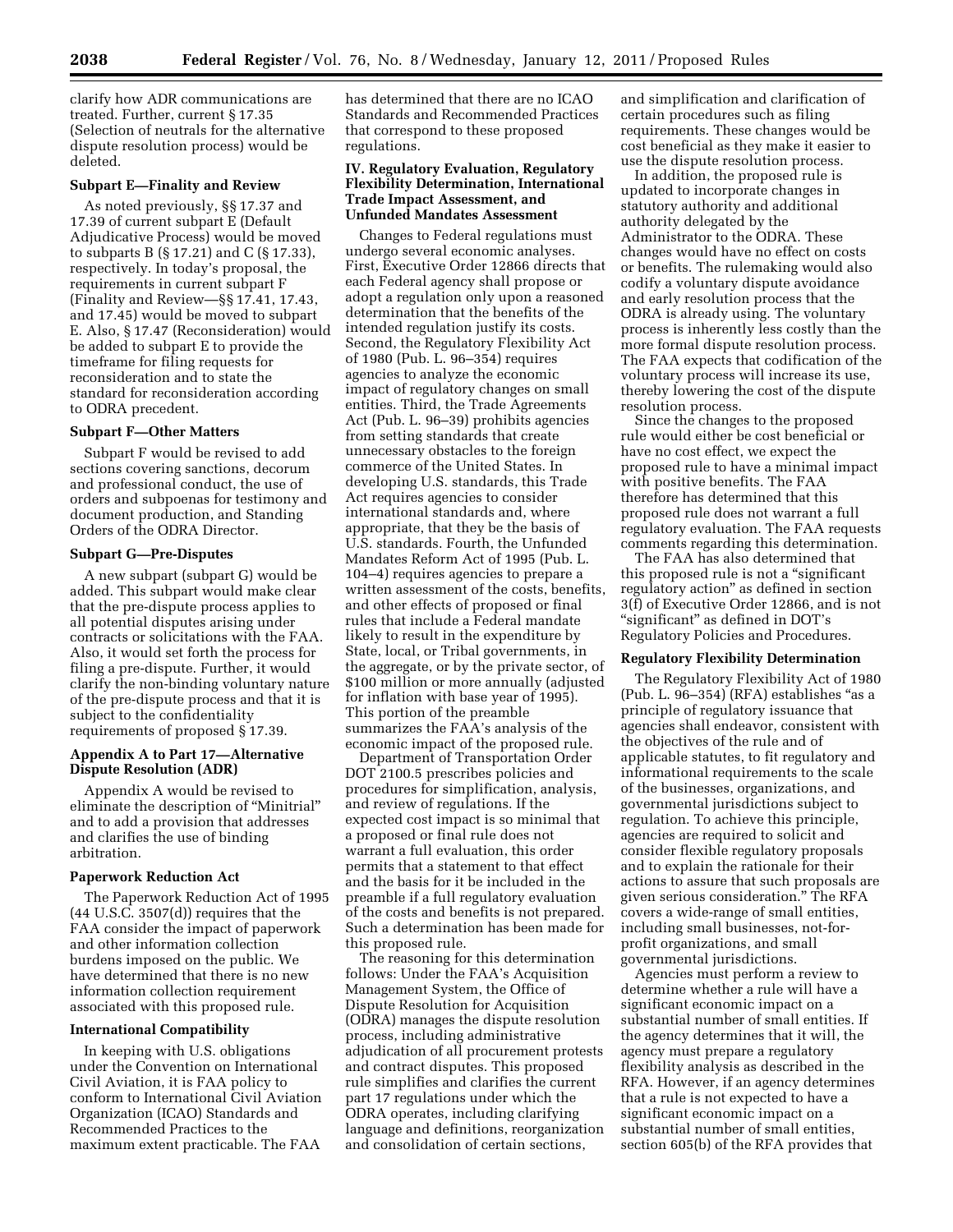the head of the agency may so certify and a regulatory flexibility analysis is not required. The certification must include a statement providing the factual basis for this determination, and the reasoning should be clear.

As noted above, the proposed changes to part 17 are either cost beneficial or have no effect on costs. Accordingly, the proposed rule would not have a significant impact on a substantial number of small entities. Therefore, the FAA certifies that this proposed rule would not have a significant economic impact on a substantial number of small entities. The FAA requests comments regarding this determination.

#### **Unfunded Mandates Assessment**

Title II of the Unfunded Mandates Reform Act of 1995 (Pub. L. 104–4) requires each Federal agency to prepare a written statement assessing the effects of any Federal mandate in a proposed or final agency rule that may result in an expenditure of \$100 million or more (adjusted annually for inflation with the base year 1995) in any one year by State, local, and Tribal governments, in the aggregate, or by the private sector; such a mandate is deemed to be a ''significant regulatory action.'' The FAA currently uses an inflation-adjusted value of \$141.3 million.

This proposed rule does not contain such a mandate. The requirements of Title II do not apply.

## **Executive Order 13132, Federalism**

The FAA has analyzed this proposed rule under the principles and criteria of Executive Order 13132, Federalism. We determined that this action would not have a substantial direct effect on the States, on the relationship between the national Government and the States, or on the distribution of power and responsibilities among the various levels of government, and, therefore, would not have federalism implications.

#### **Environmental Analysis**

FAA Order 1050.1E identifies FAA actions that are categorically excluded from preparation of an environmental assessment or environmental impact statement under the National Environmental Policy Act in the absence of extraordinary circumstances. The FAA has determined this proposed rulemaking action qualifies for the categorical exclusion identified in paragraph 312d and involves no extraordinary circumstances.

# **Regulations That Significantly Affect Energy Supply, Distribution, or Use**

The FAA has analyzed this NPRM under Executive Order 13211, Actions

Concerning Regulations that Significantly Affect Energy Supply, Distribution, or Use (May 18, 2001). We have determined that it is not a "significant energy action" under the executive order, it is not a "significant regulatory action'' under Executive Order 12866 and DOT's Regulatory Policies and Procedures, and it is not likely to have a significant adverse effect on the supply, distribution, or use of energy.

## **Additional Information**

The FAA invites interested persons to participate in this rulemaking by submitting written comments, data, or views. We also invite comments relating to the economic, environmental, energy, or federalism impacts that might result from adopting the proposals in this document. The most helpful comments reference a specific portion of the proposal, explain the reason for any recommended change, and include supporting data. To ensure the docket does not contain duplicate comments, please send only one copy of written comments, or if you are filing comments electronically, please submit your comments only one time.

We will file in the docket all comments we receive, as well as a report summarizing each substantive public contact with FAA personnel concerning this proposed rulemaking. Before acting on this proposal, we will consider all comments we receive on or before the closing date for comments. We will consider comments filed after the comment period has closed if it is possible to do so without incurring expense or delay. We may change this proposal in light of the comments we receive.

## *Proprietary or Confidential Business Information*

Do not file in the docket information that you consider to be proprietary or confidential business information. Send or deliver this information directly to the person identified in the **FOR FURTHER INFORMATION CONTACT** section of this document. You must mark the information that you consider proprietary or confidential. If you send the information on a disk or CD–ROM, mark the outside of the disk or CD–ROM and identify electronically within the disk or CD–ROM the specific information that is proprietary or confidential.

Under 14 CFR 11.35(b), when we are aware of proprietary information filed with a comment, we do not place it in the docket. We hold it in a separate file to which the public does not have access, and we place a note in the

docket that we have received it. If we receive a request to examine or copy this information, we treat it as any other request under the Freedom of Information Act (5 U.S.C. 552). We process such a request under the DOT procedures found in 49 CFR part 7.

#### *Availability of Rulemaking Documents*

You can get an electronic copy of rulemaking documents using the Internet by—

1. Searching the Federal eRulemaking Portal (*<http://www.regulations.gov>*);

2. Visiting the FAA's Regulations and Policies Web page at *[http://](http://www.faa.gov/regulations_policies)  [www.faa.gov/regulations](http://www.faa.gov/regulations_policies)*\_*policies* or

3. Accessing the Government Printing Office's Web page at *[http://](http://www.gpoaccess.gov/fr/index.html)* 

*[www.gpoaccess.gov/fr/index.html.](http://www.gpoaccess.gov/fr/index.html)*  You can also get a copy by sending a request to the Federal Aviation Administration, Office of Rulemaking, ARM–1, 800 Independence Avenue, SW., Washington, DC 20591, or by calling (202) 267–9680. Make sure to identify the docket or notice number of this rulemaking.

You may access all documents the FAA considered in developing this proposed rule, including economic analyses and technical reports, from the Internet through the Federal eRulemaking Portal referenced in paragraph (1).

#### **List of Subjects in 14 CFR Part 17**

Administrative practice and procedure, Authority delegations (Government agencies), Government contracts.

### **The Proposed Amendment**

In consideration of the foregoing, the Federal Aviation Administration proposes to amend Chapter I of Title 14, Code of Federal Regulations by revising part 17 to read as follows:

# **PART 17—PROCEDURES FOR PROTESTS AND CONTRACT DISPUTES**

#### **Subpart A—General**

- Sec.
- 17.1 Applicability.
- 17.3 Definitions.<br>17.5 Delegation
- Delegation of authority.
- 17.7 Filing and computation of time.
- 17.9 Protective orders.

### **Subpart B—Protests**

- 17.11 Matters not subject to protest.
- 17.13 Dispute resolution process for protests.<br>17.15 Filing
- 17.15 Filing a protest.<br>17.17 Initial protest pr
- 17.17 Initial protest procedures.<br>17.19 Motions practice and dism
- Motions practice and dismissal or summary decision of protests.
- 17.21 Adjudicative process for protests.<br>17.23 Protest remedies.
- Protest remedies.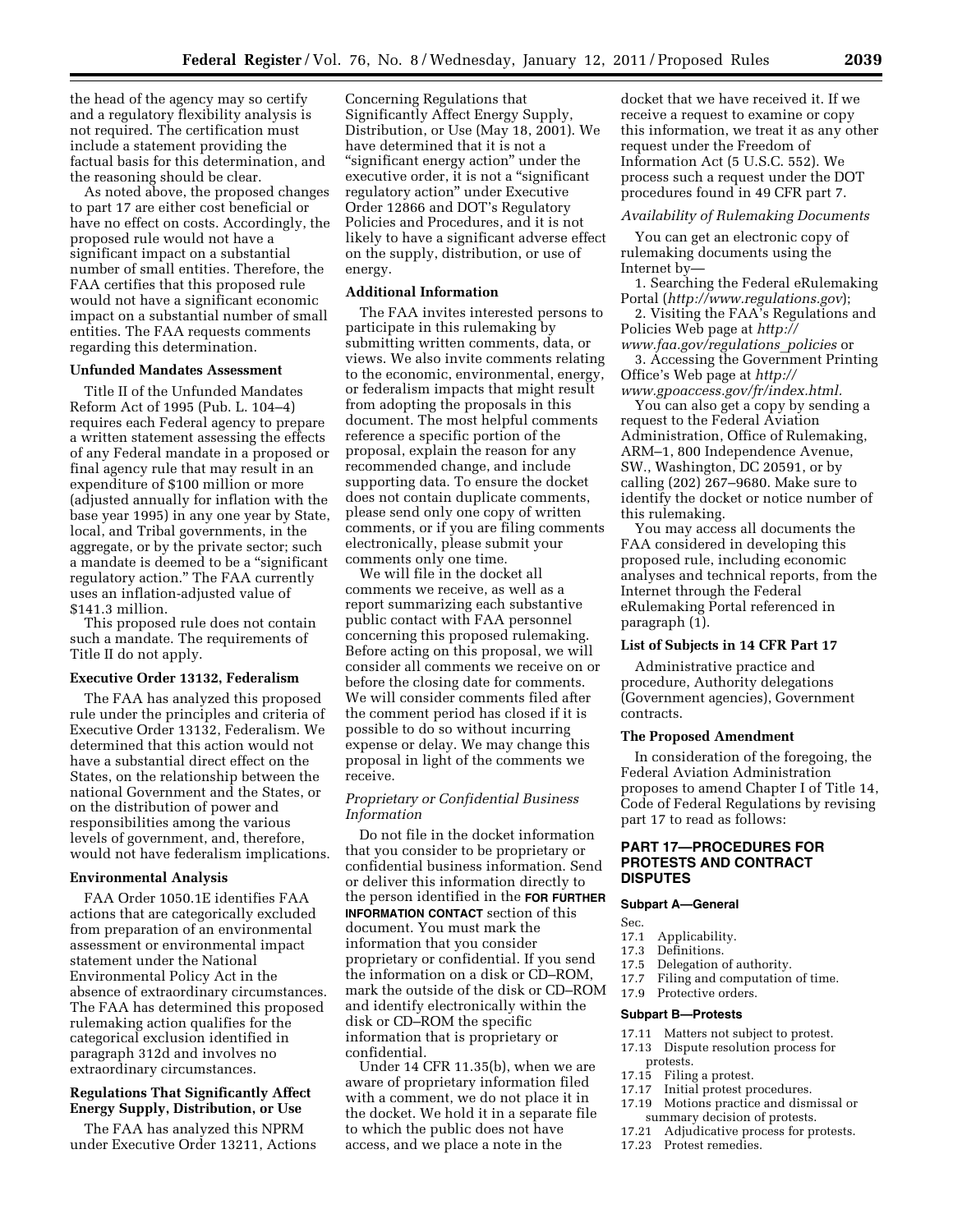#### **Subpart C—Contract Disputes**

- 17.25 Dispute resolution process for contract disputes.
- 17.27 Filing a contract dispute.
- 17.29 Informal resolution period.<br>17.31 Dismissal or summary deci
- Dismissal or summary decision of contract disputes.
- 17.33 Adjudicative Process for contract disputes.

# **Subpart D—Alternative Dispute Resolution**

- 17.35 Use of alternative dispute resolution.
- 17.37 Election of alternative dispute
- resolution process.
- 17.39 Confidentiality of ADR.

# **Subpart E—Finality and Review**

- 17.41 Final orders.<br>17.43 Judicial revie
- Judicial review.
- 17.45 Conforming amendments.
- 17.47 Reconsideration.

# **Subpart F—Other Matters**

- 17.49 Sanctions.
- 17.51 Decorum and professional conduct. 17.53 Orders and subpoenas for testimony
- and document production. 17.55 Standing orders of the ODRA
- director.

#### **Subpart G—Pre-Disputes**

- 17.57 Dispute resolution process for predisputes.
- 17.59 Filing a pre-dispute.
- 17.61 Use of alternative dispute resolution. Appendix A to Part 17—Alternative Dispute Resolution (ADR)

**Authority:** 5 U.S.C. 570—581, 49 U.S.C. 106(f)(2), 40110, 40111, 40112, 46102, 46014, 46105, 46109, and 46110.

## **Subpart A—General**

## **§ 17.1 Applicability.**

This part applies to all Acquisition Management System (AMS) bid protests and contract disputes involving the FAA that are filed at the Office of Dispute Resolution for Acquisition (ODRA) on or after the effective date of these regulations, with the exception of those contract disputes arising under or related to FAA contracts entered into prior to April 1, 1996, where such contracts have not been modified to be made subject to the FAA AMS. This part also applies to pre-disputes as described in subpart G hereof.

## **§ 17.3 Definitions.**

(a) *Accrual* means to come into existence as a legally enforceable claim.

(b) *Accrual of a contract claim* means that all events relating to a claim have occurred, which fix liability of either the government or the contractor and permit assertion of the claim, regardless of when the claimant actually discovered those events. For liability to be fixed, some injury must have occurred. Monetary damages need not have been incurred, but if the claim is for money, such damages must be

capable of reasonable estimation. The accrual of a claim or the running of the limitations period may be tolled on equitable grounds, including but not limited to active concealment, fraud, or if the facts were inherently unknowable.

(c) *Acquisition Management System*  (AMS) establishes the policies, guiding principles, and internal procedures for the FAA's acquisition system.

(d) *Adjudicative Process* is an administrative adjudicatory process used to decide protests and contract disputes where the parties have not achieved resolution through informal communication or the use of ADR. The Adjudicative Process is conducted by a Dispute Resolution Officer (DRO) or Special Master selected by the ODRA Director to preside over the case in accordance with Public Law 108–176, Section 224, Codified at 49 U.S.C. 40110(d)(4).

(e) *Administrator* means the Administrator of the Federal Aviation Administration.

(f) *Alternative Dispute Resolution*  (ADR) is the primary means of voluntary dispute resolution that is employed by the ODRA. *See* Appendix A of this part.

(g) *Compensated Neutral* refers to an impartial third party chosen by the parties to act as a facilitator, mediator, or arbitrator functioning to resolve the protest or contract dispute under the auspices of the ODRA. The parties pay equally for the services of a compensated neutral, unless otherwise agreed to by the parties. An ODRA DRO or neutral cannot be a compensated neutral.

(h) *Contract Dispute,* as used in this part, means a written request to the ODRA seeking, as a matter of right under an FAA contract subject to the AMS, the payment of money in a sum certain, the adjustment or interpretation of contract terms, or for other relief arising under, relating to, or involving an alleged breach of that contract. A contract dispute does not require, as a prerequisite, the issuance of a Contracting Officer final decision. Contract disputes, for purposes of ADR only, may also involve contracts not subject to the AMS.

(i) *Counsel* refers to a Legal Representative who is an attorney licensed by a State, the District of Columbia, or a territory of the United States to practice law or appear before the courts of that State or territory.

(j) *Contractor* is a party in contractual privity with the FAA and responsible for performance of a contract's requirements.

(k) *Discovery* is the procedure whereby opposing parties in a protest or contract dispute may, either voluntarily

or to the extent ordered by the ODRA, obtain testimony from, or documents and information held by, other parties or non-parties.

(l) *Dispute Resolution Officer* (DRO) is an attorney and member of the ODRA staff. The term DRO can include the Director of the ODRA.

(m) *Interested party,* in the context of a bid protest, is one whose direct economic interest has been or would be affected by the award or failure to award an FAA contract. Proposed subcontractors are not ''interested parties'' within this definition and are not eligible to submit protests to the ODRA. Subcontractors not in privity with the FAA are not interested parties in the context of a contract dispute.

(n) *Intervenor* is an interested party other than the protester whose participation in a protest is allowed by the ODRA. For a post-award protest, the awardee of the contract that is the subject of the protest will be allowed, upon timely request, to participate as an intervenor in the protest. In such a protest, no other interested parties will be allowed to participate as intervenors.

(o) *Legal Representative* is an individual(s) designated to act on behalf of a party in matters before the ODRA. Unless otherwise provided under §§ 17.15(c)(2), 17.27(a)(1), or 17.59(a)(6), a Notice of Appearance must be filed with the ODRA containing the name, address, telephone and facsimile (Fax) numbers of a party's legal representative.

(p) *Neutral* refers to an impartial third party in the ADR process chosen by the parties to act as a facilitator, mediator, arbitrator, or otherwise to aid the parties in resolving a protest or contract dispute. A neutral can be a DRO or a person not an employee of the ODRA.

(q) *ODRA* is the FAA's exclusive forum acting on behalf of the Administrator, pursuant to the statutory authority granted by Public Law 108– 176, Section 224, to provide dispute resolution services and to adjudicate matters within its jurisdiction. The ODRA may also provide non-binding dispute resolution services in matters outside of its jurisdiction where mutually requested to do so by the parties involved.

(r) *Parties* include the protester(s) or the contractor, the FAA, and any intervenor(s).

(s) *Pre-Disputes* mean an issue(s) in controversy concerning an FAA contract or solicitation of the parties that, by mutual agreement, is filed with the ODRA. *See* subpart G, hereof.

(t) *Product Team,* as used in these rules, refers to the FAA organization(s) responsible for the procurement or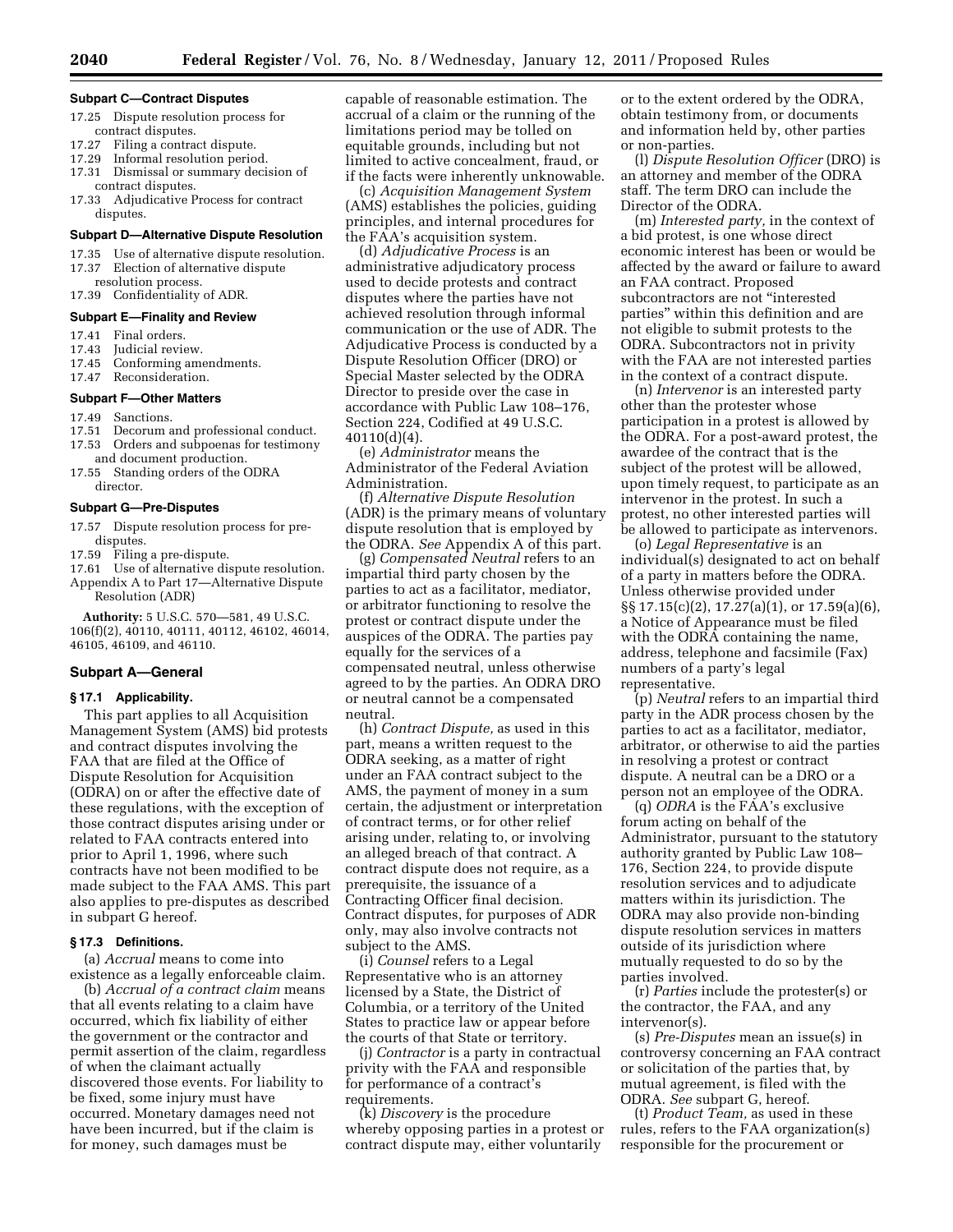contracting activity, without regard to funding source, and includes the Contracting Officer (CO). The Product Team, acting through assigned FAA counsel, is responsible for all communications with and submissions to the ODRA in pending matters.

(u) *Screening Information Request*  (SIR) or Solicitation means a request by the FAA for documentation, information, presentations, proposals, or binding offers concerning an approach to meeting potential acquisition requirements established by the FAA.

(v) A *Special Master* is a non-FAA attorney or judge who has been assigned by the ODRA to act as its finder of fact, and to make findings and recommendations based upon AMS policy and applicable law and authorities in the Adjudicative Process.

### **§ 17.5 Delegation of authority.**

(a) The authority of the Administrator to conduct dispute resolution and adjudicative proceedings concerning acquisition matters, is delegated to the Director of the ODRA.

(b) The Director of the ODRA may redelegate to Special Masters and DROs such delegated authority in paragraph (a) of this section as deemed necessary by the Director for efficient resolution of an assigned protest or contract dispute, including the imposition of sanctions for the filing of frivolous pleadings, making false statements, or other disciplinary actions. *See* subpart F hereof.

#### **§ 17.7 Filing and computation of time.**

(a) Filing of a protest or contract dispute may be accomplished by overnight delivery, by hand delivery, by Fax, or, if permitted by Order of the ODRA, by electronic filing. A protest or contract dispute is considered to be filed on the date it is received by the ODRA during normal business hours. The ODRA's normal business hours are from 8:30 a.m. to 5 p.m. Eastern Time. A protest or contract dispute received after the time period prescribed for filing, shall not be considered timely filed. Service shall also be made on the CO pursuant to §§ 17.15(e) and 17.27(d).

(b) Submissions to the ODRA after the initial filing of a protest or contract dispute may be accomplished by any means available in paragraph (a) of this section. Copies of all such submissions shall be served on the opposing party or parties.

(c) The time limits stated in this part are calculated in business days, which exclude weekends, Federal holidays and other days on which Federal Government offices in Washington, DC are not open. In computing time, the

day of the event beginning a period of time shall not be included. If the last day of a period falls on a weekend or a Federal holiday, the first business day following the weekend or holiday shall be considered the last day of the period.

(d) *Electronic Filing.* Procedures for electronic filing may be utilized where permitted by Order of the ODRA on a case-by-case basis or pursuant to a Standing Order of the ODRA permitting electronic filing.

## **§ 17.9 Protective orders.**

(a) The ODRA may issue protective orders addressing the treatment of protected information, including protected information in electronic form, either at the request of a party or upon its own initiative. Such information may include proprietary, confidential, or source-selectionsensitive material, or other information the release of which could result in a competitive advantage to one or more firms.

(b) The terms of the ODRA's standard protective order may be altered to suit particular circumstances, by negotiation of the parties, subject to the approval of the ODRA. The protective order establishes procedures for application for access to protected information, identification and safeguarding of that information, and submission of redacted copies of documents omitting protected information.

(c) After a protective order has been issued, counsel or consultants retained by counsel appearing on behalf of a party may apply for access to the material under the order by submitting an application to the ODRA, with copies furnished simultaneously to all parties. The application shall establish that the applicant is not involved in competitive decision making for any firm that could gain a competitive advantage from access to the protected information and that the applicant will diligently protect any protected information received from inadvertent disclosure. Objections to an applicant's admission shall be raised within two (2) days of the application, although the ODRA may consider objections raised after that time for good cause.

(d) Any violation of the terms of a protective order may result in the imposition of sanctions, including but not limited to removal of the violator from the protective order and reporting of the violator to his or her bar association(s), and the taking of other actions as the ODRA deems appropriate. Additional civil or criminal penalties may apply.

### **Subpart B—Protests**

## **§ 17.11 Matters not subject to protest.**

The following matters may not be protested before the ODRA, except for review of compliance with the AMS:

(a) FAA purchases from or through, State, local, and Tribal governments and public authorities;

(b) FAA purchases from or through other Federal agencies;

- (c) Grants;
- (d) Cooperative agreements;
- (e) Other transactions.

### **§ 17.13 Dispute resolution process for protests.**

(a) Protests concerning FAA SIRs, solicitations, or contract awards shall be resolved pursuant to this part.

(b) Potential protestors should, where possible, attempt to resolve any issues concerning potential protests with the CO. Such attempts are not a prerequisite to filing a protest with the ODRA.

(c) Offerors or prospective offerors shall file a protest with the ODRA in accordance with § 17.15. The protest time limitations set forth in § 17.15 will not be extended by attempts to resolve a potential protest with the CO. Other than the time limitations specified in § 17.15 for the filing of protests, the ODRA retains the discretion to modify any timeframes established herein in connection with protests.

(d) In accordance with § 17.17(b), the ODRA shall convene an initial status conference for the purpose of scheduling proceedings in the protest and to encourage the parties to consider using the ODRA's ADR process to attempt to resolve the protest, pursuant to subpart D of this part. It is the Agency's policy to use voluntary ADR to the maximum extent practicable. If the parties elect not to attempt ADR, or if ADR efforts do not completely resolve the protest, the protest will proceed under the ODRA Adjudicative Process set forth in subpart E of this part. Informal ADR techniques may be utilized simultaneously with ongoing adjudication.

(e) The ODRA Director shall designate DROs, outside neutrals or Special Masters as potential neutrals for the resolution of protests through ADR. The ultimate choice of an ADR neutral is made by the parties participating in the ADR. The ODRA Director also shall, at his or her sole discretion, designate an adjudicating DRO or Special Master for each matter. A person serving as a neutral in an ADR effort in a matter, shall not serve as an adjudicating DRO or Special Master for that matter.

(f) Multiple protests concerning the same SIR, solicitation, or contract award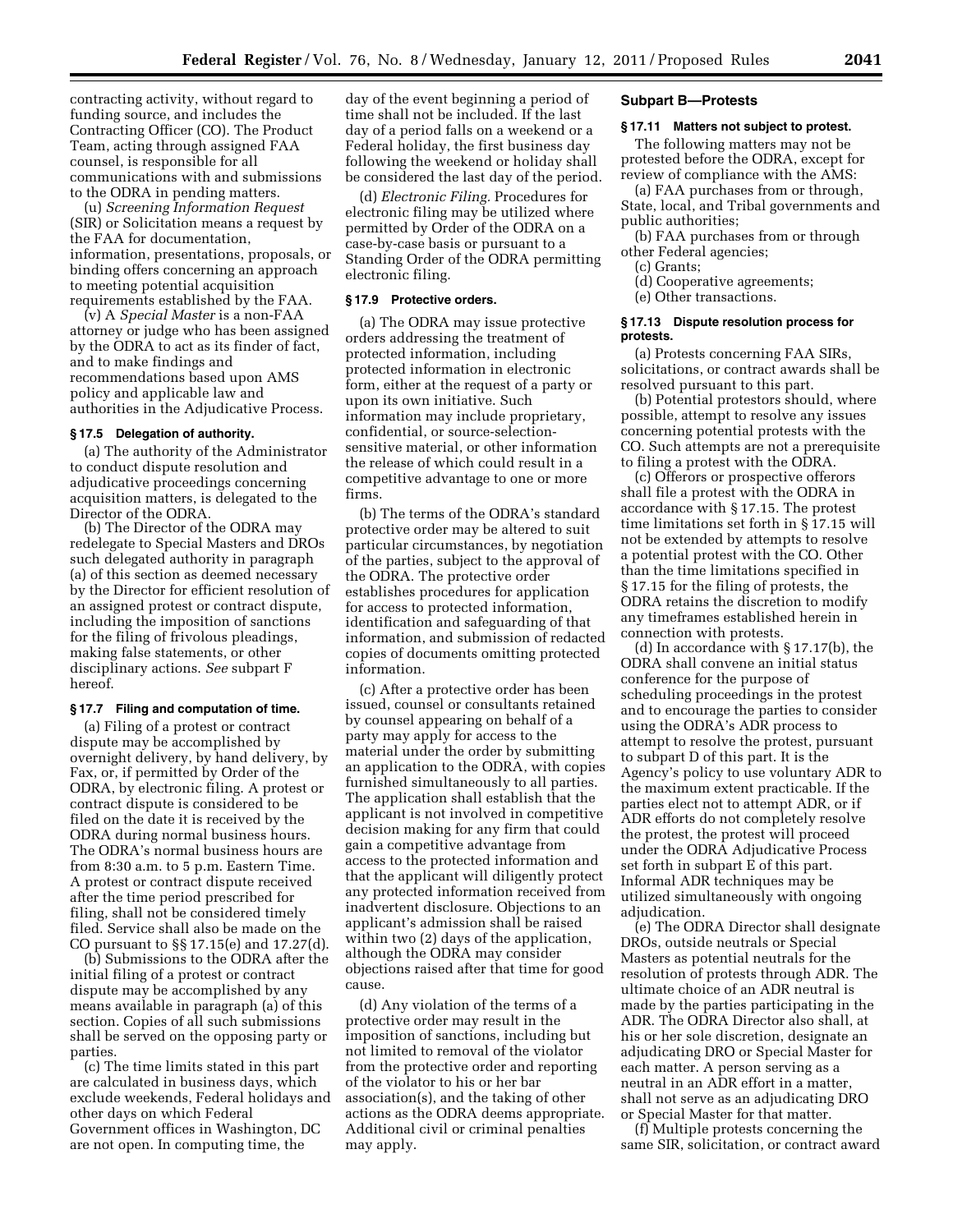may be consolidated at the discretion of the ODRA Director, and assigned to a single DRO or Special Master for adjudication.

(g) Procurement activities, and, where applicable, contractor performance pending resolution of a protest, shall continue during the pendency of a protest, unless there is a compelling reason to suspend all or part of the procurement activities or contractor performance. Pursuant to §§ 17.15(d) and 17.17(a), the ODRA may impose a temporary suspension and recommend suspension of award or contract performance, in whole or in part, for a compelling reason. A decision to suspend procurement activities or contractor performance is made in writing by the Administrator or the Administrator's delegee upon recommendation of the ODRA.

## **§ 17.15 Filing a protest.**

(a) An interested party may initiate a protest by filing with the ODRA in accordance with § 17.7(a) within the timeframes set forth in this Section. Protests that are not timely filed shall be dismissed. The timeframes applicable to the filing of protests are as follows:

(1) Protests based upon alleged improprieties in a solicitation or a SIR that are apparent prior to bid opening or the time set for receipt of initial proposals shall be filed prior to bid opening or the time set for the receipt of initial proposals.

(2) In procurements where proposals are requested, alleged improprieties that do not exist in the initial solicitation, but which are subsequently incorporated into the solicitation, must be protested not later than the next closing time for receipt of proposals following the incorporation.

(3) For protests other than those related to alleged solicitation improprieties, the protest must be filed on the later of the following two dates:

(i) Not later than seven (7) business days after the date the protester knew or should have known of the grounds for the protest; or

(ii) If the protester has requested a post-award debriefing from the FAA Product Team, not later than five (5) business days after the date on which the Product Team holds that debriefing.

(b) Protests shall be filed at: (1) ODRA, AGC–70, Federal Aviation Administration, 800 Independence Avenue, SW., Room 323, Washington, DC 20591. *Telephone:* (202) 267–3290. *Fax:* (202) 267–3720; or

(2) Other address as shall be published from time to time in the **Federal Register**.

(c) A protest shall be in writing, and set forth:

(1) The protester's name, address, telephone number, and FAX number;

(2) The name, address, telephone number, and FAX number of the protester's legal representative, and who shall be duly authorized to represent the protester, to be the point of contact;

(3) The SIR number or, if available, the contract number and the name of the CO;

(4) The basis for the protester's status as an interested party;

(5) The facts supporting the timeliness of the protest;

(6) Whether the protester requests a protective order, the material to be protected, and attach a redacted copy of that material;

(7) A detailed statement of both the legal and factual grounds of the protest, and attach one (1) copy of each relevant document;

(8) The remedy or remedies sought by the protester, as set forth in § 17.23;

(9) The signature of the legal representative, or another person duly authorized to represent the protester.

(d) If the protester wishes to request a suspension of the procurement or contract performance, in whole or in part, and believes that a compelling reason(s) exists to suspend the procurement or contract performance because of the protested action, the protester shall, in its initial filing:

(1) Set forth such compelling reason(s), supply all facts and documents supporting the protester's position; and

(2) Demonstrate—(i) The protester has alleged a substantial case; (ii) The lack of a suspension would be likely to cause irreparable injury; (iii) The relative hardships on the parties favor a suspension; and (iv) Whether a suspension is in the public interest.

(3) Failure of a protester to provide information or documents in support of a requested suspension or failure to address the elements of paragraph (d)(2) of this section may result in the summary rejection of the request for suspension, or a requirement that the protester supplement its request prior to the scheduling of a Product Team response to the request under § 17.17(a).

(e) Concurrently with the filing of a protest with the ODRA, the protester shall serve a copy of the protest on the CO and any other official designated in the SIR for receipt of protests, by means reasonably calculated to be received by the CO on the same day as it is to be received by the ODRA. The protest shall include a signed statement from the protester, certifying to the ODRA the manner of service, date, and time when

a copy of the protest was served on the CO and other designated official(s).

(f) Upon receipt of the protest, the CO shall notify the awardee of a challenged contract award in writing of the existence of the protest. The awardee and/or interested parties shall notify the ODRA in writing, of their interest in participating in the protest as intervenors within two (2) business days of receipt of the CO's notification, and shall, in such notice, designate a person as the point of contact for the ODRA.

(g) The ODRA has discretion to designate the parties who shall participate in the protest as intervenors. In protests of awarded contracts, only the awardee may participate as an intervenor as a matter of right.

### **§ 17.17 Initial protest procedures.**

(a) If, as part of its initial protest filing, the protester requests a suspension of procurement activities or contractor performance in whole or in part, in accordance with § 17.15(d), the Product Team shall submit a response to the request to the ODRA by no later than the close of business on the date of the initial scheduling conference or on such other date as is established by the ODRA. Copies of the response shall be furnished to the protester and any intervenor(s) so as to be received within the same timeframe. The protester and any intervenor(s) shall have the opportunity of providing additional comments on the response within two (2) business days of receiving it. Based on its review of such submissions, the ODRA, in its discretion, may:

(1) Decline the suspension request; or (2) Recommend such suspension to the Administrator or the Administrator's designee. The ODRA also may impose a temporary suspension of no more than ten (10) business days, where it is recommending that the Administrator impose a suspension.

(b) Within five (5) business days of the filing of a protest, or as soon thereafter as practicable, the ODRA shall convene an initial status conference for purposes of:

(1) Reviewing the ODRA's ADR and adjudication procedures and establishing a preliminary schedule;

(2) Identifying legal or other preliminary or potentially dispositive issues and answering the parties' questions regarding the ODRA process;

(3) Dealing with issues related to protected information and the issuance of any needed protective order;

(4) Encouraging the parties to consider using ADR;

(5) Appointing a DRO as a potential ADR neutral to assist the parties in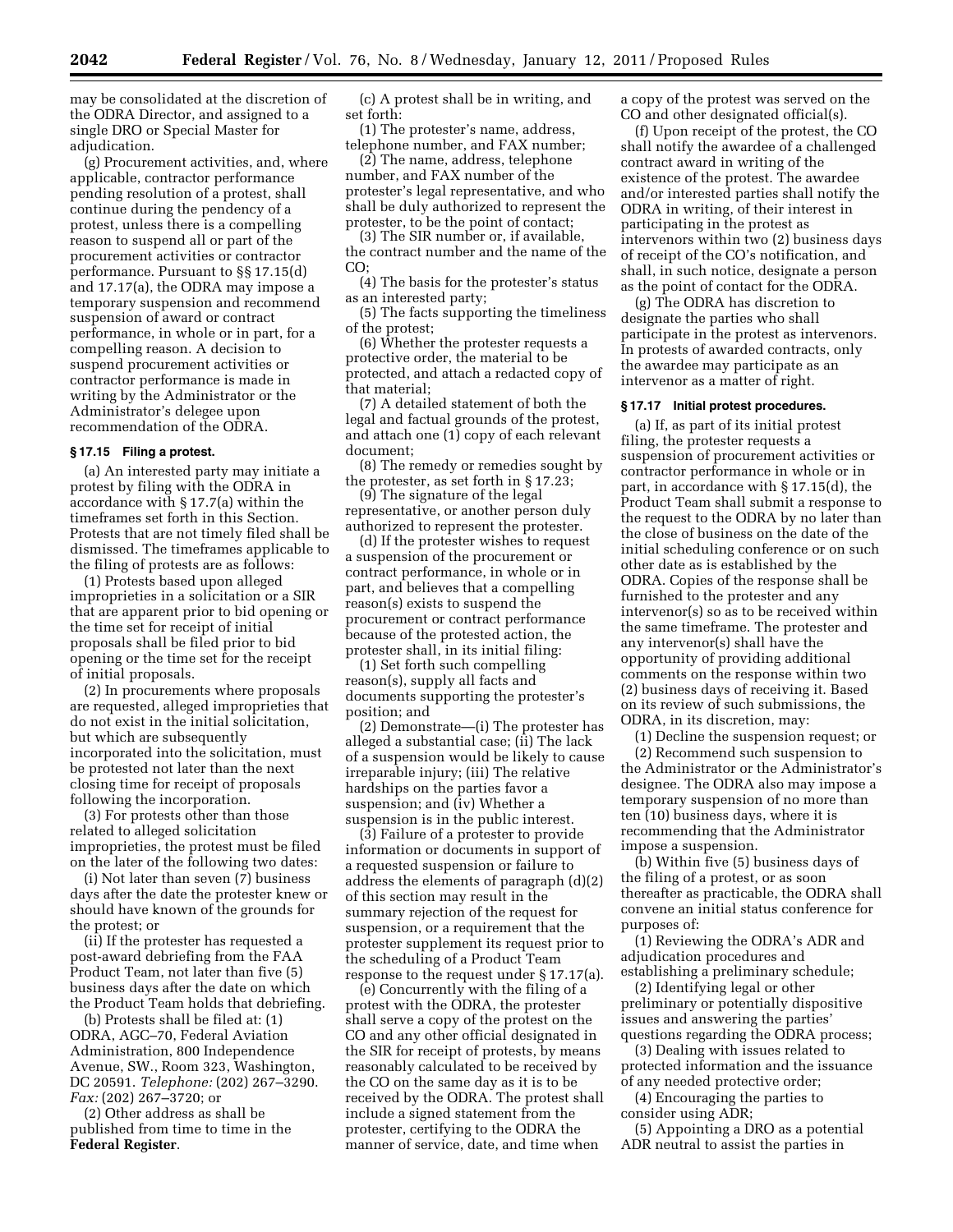considering ADR options and developing an ADR agreement; and

(6) For any other reason deemed appropriate by the DRO or by the ODRA.

(c) The Product Team and protester will have five (5) business days from the date of the initial status conference to decide whether they will attempt to use an ADR process in the case. With the agreement of the ODRA, ADR may be used concurrently with the adjudication of a protest. *See* § 17.37(e).

(d) Should the Product Team and protester elect to use ADR proceedings to resolve the protest, they will agree upon the neutral to conduct the ADR proceedings (either an ODRA DRO or a compensated neutral of their own choosing) pursuant to § 17.37, and shall execute and file with the ODRA a written ADR agreement. Agreement of any intervenor(s) to the use of ADR or the resolution of a dispute through ADR shall not be required.

(e) Should the Product Team or protester indicate that ADR proceedings will not be used, or if ADR is not successful in resolving the entire protest, the ODRA Director upon being informed of the situation, will schedule an adjudication of the protest.

## **§ 17.19 Motions practice and dismissal or summary decision of protests.**

(a) Separate motions generally are discouraged in ODRA bid protests. Counsel and parties are encouraged to incorporate any such motions in their respective agency responses or comments. Parties and counsel are encouraged to attempt to resolve typical motions issues through the ODRA ADR process. The ODRA may rule on any non-dispositive motion, where appropriate and necessary, after providing an opportunity for briefing on the motion by all affected parties. Unjustifiable, inappropriate use of motions may result in the imposition of sanctions. Where appropriate, a party may request by dispositive motion to the ODRA, or the ODRA may recommend or order, that:

(1) The protest, or any count or portion of a protest, be dismissed for lack of jurisdiction, timeliness, or standing to pursue the protest;

(2) The protest, or any count or portion of a protest, be dismissed, if frivolous or without basis in fact or law, or for failure to state a claim upon which relief may be had;

(3) A summary decision be issued with respect to the protest, or any count or portion of a protest, if:

(i) There are no material facts in dispute and the undisputed material facts demonstrate that the Product Team decision, action or inaction in question, was consistent with the requirements of the AMS, had a rational basis, and was not arbitrary, capricious or an abuse of discretion; or

(ii) There are no material facts in dispute and the undisputed material facts demonstrate, that the Product Team decision, action or inaction in question, was inconsistent with the requirements of the AMS, lacked a rational basis or was arbitrary, capricious or an abuse of discretion.

(b) In connection with consideration of possible dismissal or summary decision, the ODRA shall consider any material facts in dispute, in a light most favorable to the party against whom the dismissal or summary decision would operate and draw all factual inferences in favor of the non-moving party.

(c) Either upon motion by a party or on its own initiative, the ODRA may, at any time, exercise its discretion to:

(1) Recommend to the Administrator dismissal or the issuance of a summary decision with respect to the entire protest;

(2) Dismiss the entire protest or issue a summary decision with respect to the entire protest, if delegated that authority by the Administrator; or

(3) Dismiss or issue a summary decision with respect to any count or portion of a protest.

(d) A dismissal or summary decision regarding the entire protest by either the Administrator, or the ODRA by delegation, shall be construed as a final agency order. A dismissal or summary decision that does not resolve all counts or portions of a protest shall not constitute a final agency order, unless and until such dismissal or decision is incorporated or otherwise adopted in a decision by the Administrator (or the ODRA, by delegation) regarding the entire protest.

(e) Prior to recommending or entering either a dismissal or a summary decision, either in whole or in part, the ODRA shall afford all parties against whom the dismissal or summary decision is to be entered the opportunity to respond to the proposed dismissal or summary decision.

#### **§ 17.21 Adjudicative Process for protests.**

(a) Other than for the resolution of preliminary or dispositive matters, the Adjudicative Process for protests will be commenced by the ODRA Director pursuant to § 17.17(e).

(b) The Director of the ODRA shall appoint a DRO or a Special Master to conduct the adjudication proceedings, develop the administrative record, and prepare findings and recommendations for review of the ODRA Director.

(c) The DRO or Special Master may conduct such proceedings and prepare procedural orders for the proceedings as deemed appropriate; and may require additional submissions from the parties.

(d) The Product Team response to the protest will be due to be filed and served ten (10) business days from the commencement of the ODRA Adjudication process. The Product Team response shall consist of a written chronological, supported statement of proposed facts, and a written presentation of applicable legal or other defenses. The Product Team response shall cite to and be accompanied by all relevant documents, which shall be chronologically indexed, individually tabbed, and certified as authentic and complete. A copy of the response shall be furnished so as to be received by the protester and any intervenor(s) on the same date it is filed with the ODRA. In all cases, the Product Team shall indicate the method of service used.

(e) Comments of the protester and the intervenor on the Product Team response will be due to be filed and served five (5) business days after their receipt of the response. Copies of such comments shall be provided to the other participating parties by the same means and on the same date as they are furnished to the ODRA. Comments may include any supplemental relevant documents.

(f) The ODRA may alter the schedule for filing of the Product Team response and the comments for good cause or to accommodate the circumstances of a particular protest.

(g) The DRO or Special Master may convene the parties and/or their representatives, as needed, to pursue the Adjudicative Process.

(h) If, in the sole judgment of the DRO or Special Master, the parties have presented written material sufficient to allow the protest to be decided on the record presented, the DRO or Special Master shall have the discretion to decide the protest on that basis.

(i) The parties may engage in limited, focused discovery with one another and, if justified, with non-parties, so as to obtain information relevant to the allegations of the protest.

(1) The DRO or Special Master shall manage the discovery process, including limiting its length and availability, and shall establish schedules and deadlines for discovery, which are consistent with timeframes established in this part and with the FAA policy of providing fair and expeditious dispute resolution.

(2) The DRO or Special Master may also direct the parties to exchange, in an expedited manner, relevant, nonprivileged documents.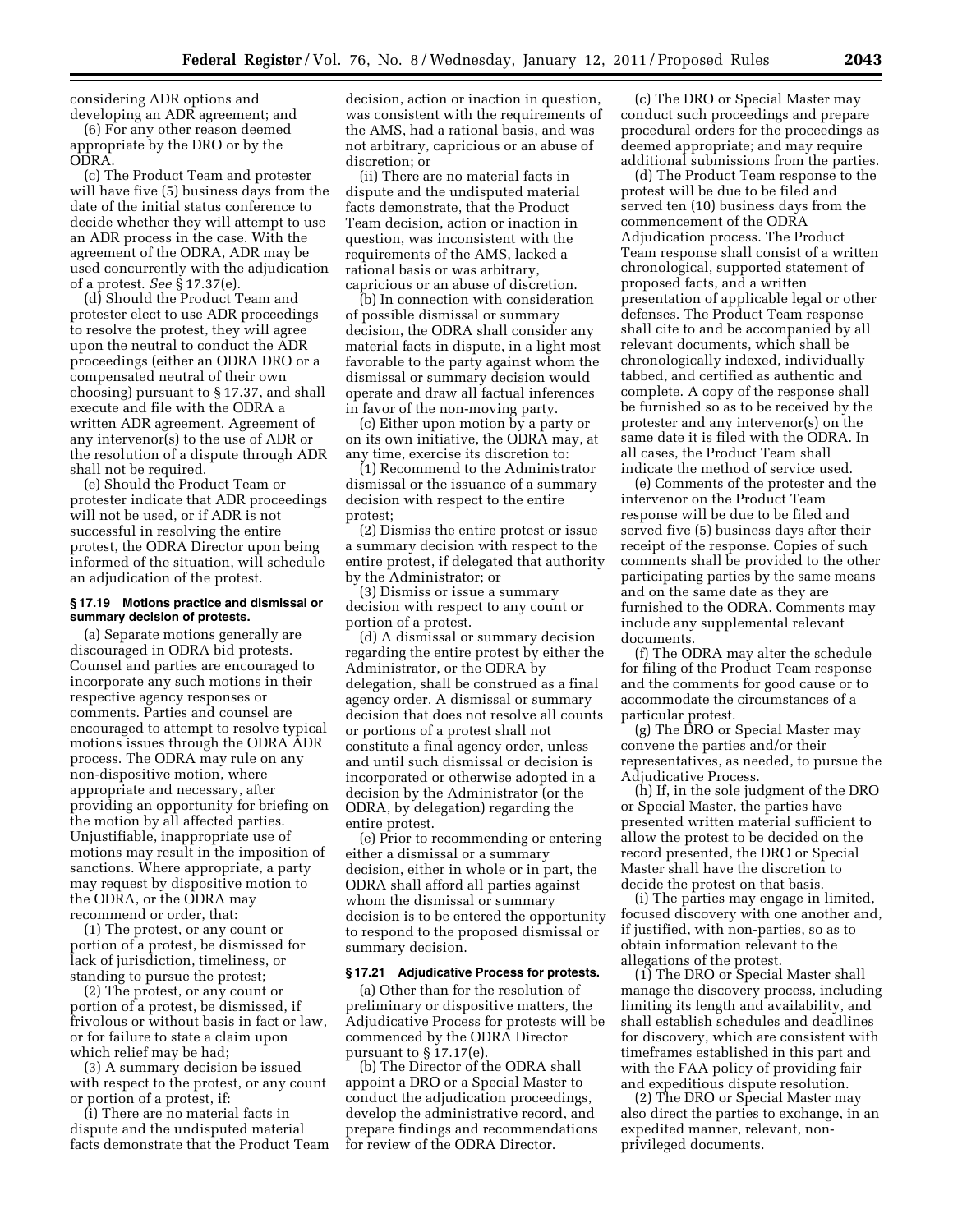(3) Where justified, the DRO or Special Master may direct the taking of deposition testimony, however, the FAA dispute resolution process does not contemplate extensive discovery.

(4) The use of interrogatories and requests for admission is not permitted in ODRA bid protests.

(5) Where parties cannot voluntarily reach agreement on a discovery-related issue, they may timely seek assistance from an ODRA ADR neutral or may file an appropriate motion with the ODRA. Parties may request a subpoena.

(6) Discovery requests and responses are not part of the record and will not be filed with the ODRA, except in connection with a motion or other permissible filing.

(7) Unless timely objection is made, documents properly filed with the ODRA will be deemed admitted into the administrative record.

(k) Hearings are not typically held in bid protests. The DRO or Special Master may conduct hearings, and may limit the hearings to the testimony of specific witnesses and/or presentations regarding specific issues. The DRO or Special Master shall control the nature and conduct of all hearings, including the sequence and extent of any testimony. Hearings will be conducted:

(1) Where the DRO or Special Master determines that there are complex factual issues in dispute that cannot adequately or efficiently be developed solely by means of written presentations and/or that resolution of the controversy will be dependent on his/her assessment of the credibility of statements provided by individuals with first-hand knowledge of the facts; or

(2) Upon request of any party to the protest, unless the DRO or Special Master finds specifically that a hearing is unnecessary and that no party will be prejudiced by limiting the record in the adjudication to the parties' written submissions. All witnesses at any such hearing shall be subject to crossexamination by the opposing party and to questioning by the DRO or Special Master.

(l) The Director of the ODRA may review the status of any protest in the Adjudicative Process with the DRO or Special Master.

(m) After the closing of the administrative record, the DRO or Special Master will prepare and submit findings and recommendations to the ODRA that shall contain the following:

(1) Findings of fact;

(2) Application of the principles of the AMS, and any applicable law or authority to the findings of fact;

(3) A recommendation for a final FAA order; and

(4) If appropriate, suggestions for future FAA action.

(n) In preparing findings and recommendations in protests, the DRO or Special Master, using the preponderance of the evidence standard, shall consider whether the Product Team actions in question were consistent with the requirements of the AMS, had a rational basis, and whether the Product Team decision was arbitrary, capricious or an abuse of discretion. Notwithstanding the above, allegations that government officials acted with bias or in bad faith must be established by clear and convincing evidence.

(o) The DRO or Special Master has broad discretion to recommend a remedy that is consistent with § 17.23.

(p) A DRO or Special Master shall submit findings and recommendations only to the Director of the ODRA or the Director's designee. The findings and recommendations will be released to the parties and to the public upon issuance of the final FAA order in the case. Should an ODRA protective order be issued in connection with the protest, or should a protest involve proprietary or competition-sensitive information, a redacted version of the findings and recommendations, omitting any protected information, shall be prepared wherever possible and released to the public, as soon as is practicable, along with a copy of the final FAA order. Only persons admitted by the ODRA under the protective order and Government personnel shall be provided copies of the unredacted findings and recommendations that contain proprietary or competition-sensitive information.

(q) Other than communications regarding purely procedural matters or ADR, there shall be no substantive ex parte communication between ODRA personnel and any principal or representative of a party concerning a pending or potentially pending matter. A potential or serving ADR neutral may communicate on an ex parte basis to establish or conduct the ADR.

#### **§ 17.23 Protest remedies.**

(a) The ODRA has broad discretion to recommend and impose protest remedies that are consistent with the AMS and applicable law. Such remedies may include, but are not limited to one or more, or a combination of, the following:

(1) Amend the SIR;

(2) Refrain from exercising options under the contract;

(3) Issue a new SIR;

(4) Require a recompetition or revaluation;

(5) Terminate an existing contract for the FAA's convenience;

(6) Direct an award to the protester;

(7) Award bid and proposal costs; or

(8) Any other remedy consistent with the AMS that is appropriate under the circumstances.

(b) In determining the appropriate recommendation, the ODRA may consider the circumstances surrounding the procurement or proposed procurement including, but not limited to: the nature of the procurement deficiency; the degree of prejudice to other parties or to the integrity of the acquisition system; the good faith of the parties; the extent of performance completed; the feasibility of any proposed remedy; the urgency of the procurement; the cost and impact of the recommended remedy, and the impact on the Agency's mission.

(c) Attorney's fees of a prevailing protester are allowable to the extent permitted by the Equal Access to Justice Act, 5 U.S.C. 504(a)(1)(EAJA) and 14 CFR part 14.

### **Subpart C—Contract Disputes**

## **§ 17.25 Dispute resolution process for contract disputes.**

(a) All contract disputes arising under contracts subject to the AMS shall be resolved under this subpart.

(b) Contract disputes shall be filed with the ODRA pursuant to § 17.27.

(c) The ODRA has broad discretion to recommend remedies for a contract dispute that are consistent with the AMS and applicable law, including such equitable remedies or other remedies as it deems appropriate.

## **§ 17.27 Filing a contract dispute.**

(a) Contract disputes must be in writing and should contain:

(1) The contractor's name, address, telephone and Fax numbers and the name, address, telephone and Fax numbers of the contractor's legal representative(s) (if any) for the contract dispute;

(2) The contract number and the name of the Contracting Officer;

(3) A detailed chronological statement of the facts and of the legal grounds underlying the contract dispute, broken down by individual claim item, citing to relevant contract provisions and attaching copies of the contract and other relevant documents;

(4) Information establishing the ODRA's jurisdiction and the timeliness of the contract dispute;

(5) A request for a specific remedy, and the amount, if known, of any monetary remedy requested, together with pertinent cost information and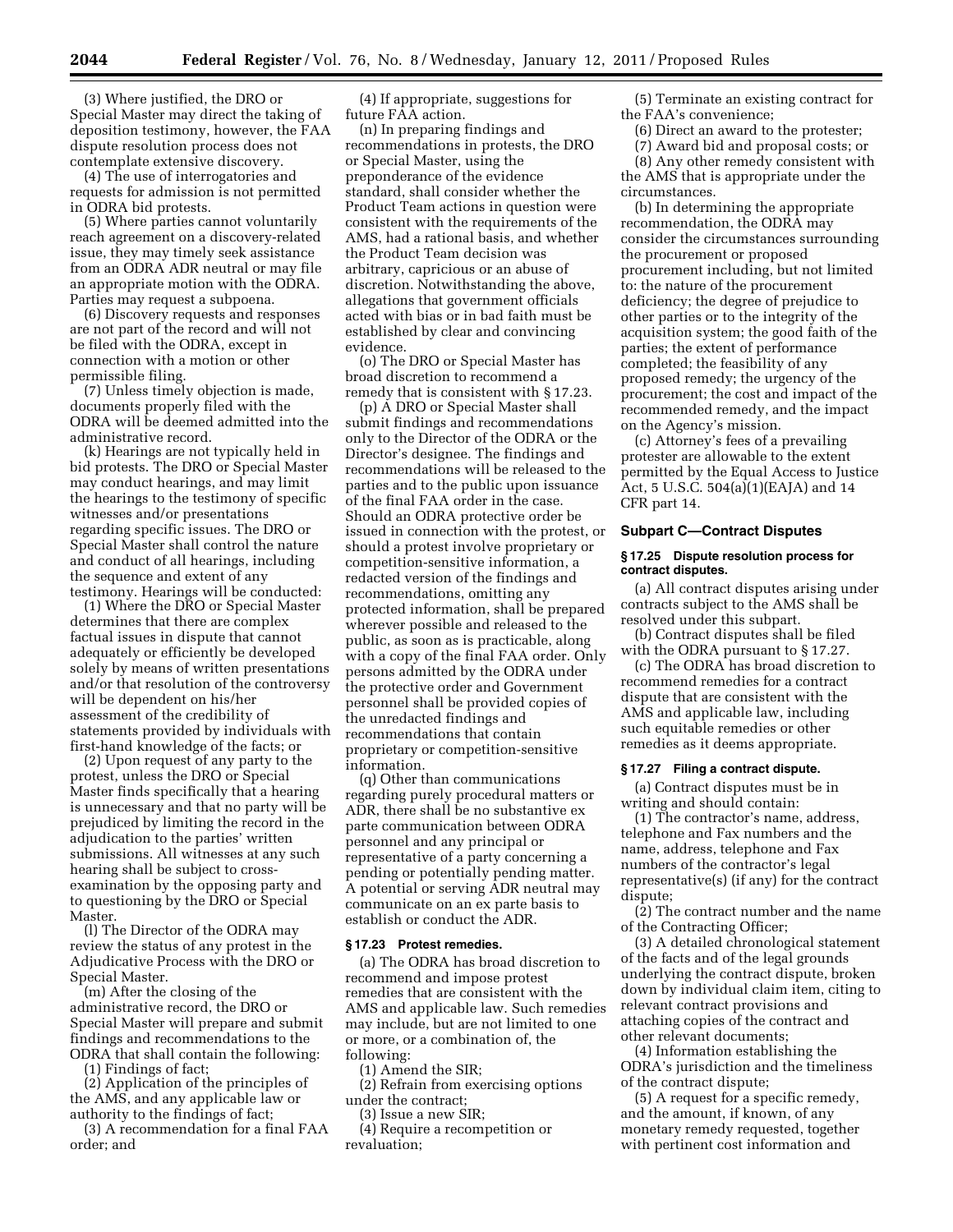documentation (*e.g.,* invoices and cancelled checks). Supporting documentation should be broken down by individual claim item and summarized; and

(6) The signature of a duly authorized representative of the initiating party.

(b) Contract disputes shall be filed at the following address: ODRA, AGC–70, Federal Aviation Administration, 800 Independence Avenue, SW., Room 323, Washington, DC 20591. *Telephone:*  (202) 267–3290. *Fax:* (202) 267–3720.

(c) A contract dispute against the FAA shall be filed with the ODRA within two (2) years of the accrual of the contract claim involved. A contract dispute by the FAA against a contractor (excluding contract disputes alleging warranty issues, fraud or latent defects) likewise shall be filed within two (2) years of the accrual of the contract claim. If an underlying contract entered into prior to the effective date of this part provides for time limitations for filing of contract disputes with the ODRA, which differ from the aforesaid two (2) year period, the limitation periods in the contract shall control over the limitation period of this section. In no event will either party be permitted to file with the ODRA a contract dispute seeking an equitable adjustment or other damages after the contractor has accepted final contract payment, with the exception of FAA contract disputes related to warranty issues, gross mistakes amounting to fraud or latent defects. FAA contract disputes against the contractor based on warranty issues must be filed within the time specified under applicable contract warranty provisions. Any FAA contract disputes against the contractor based on gross mistakes amounting to fraud or latent defects shall be filed with the ODRA within two (2) years of the date on which the FAA knew or should have known of the presence of the fraud or latent defect.

(d) A party shall serve a copy of the contract dispute upon the other party, by means reasonably calculated to be received on the same day as the filing is received by the ODRA.

(e) With the exception of the time limitations established herein for the filing of contract disputes, the ODRA retains the discretion to modify any timeframe established herein in connection with contract disputes.

## **§ 17.29 Informal resolution period.**

(a) The ODRA process for contract disputes includes an informal resolution period of twenty (20) business days from the date of filing in order for the parties to attempt to informally resolve the contract dispute either through

direct negotiation or with the assistance of the ODRA. The CO, with the advice of FAA legal counsel, has full discretion to settle contract disputes, except where the matter involves fraud.

(b) During the informal resolution period, if the parties request it, the ODRA will appoint a DRO for ADR who will discuss ADR options with the parties, offer his or her services as a potential neutral, and assist the parties to enter into an agreement for a formal ADR process. A person serving as a neutral in an ADR effort in a matter shall not serve as an adjudicating DRO or Special Master for that matter.

(c) The informal resolution period may be extended at the request of the parties for good cause.

(d) If the matter has not been resolved informally, the parties shall file joint or separate statements with the ODRA no later than twenty (20) business days after the filing of the contract dispute. The ODRA may extend this time, pursuant to § 17.27(e). The statement(s) shall include either:

(1) A joint request for ADR, or an executed ADR agreement, pursuant to § 17.37(d), specifying which ADR techniques will be employed; or

(2) Written explanation(s) as to why ADR proceedings will not be used and why the Adjudicative Process will be needed.

(e) If the contract dispute is not completely resolved during the informal resolution period, the ODRA's Adjudicative Process will commence unless the parties have reached an agreement to attempt a formal ADR effort. As part of such an ADR agreement the parties, with the concurrence of the ODRA, may agree to defer commencement of the adjudication process pending completion of the ADR or that the ADR and adjudication process will run concurrently. If a formal ADR is attempted but does not completely resolve the contract dispute, the Adjudicative Process will commence.

(f) The ODRA shall hold a status conference with the parties within ten (10) business days, or as soon thereafter as is practicable, of the ODRA's receipt of a written notification that ADR proceedings will not be used, or have not fully resolved the Contract Dispute. The purpose of the status conference will be to commence the Adjudicative Process and establish the schedule for adjudication.

(g) The submission of a statement which indicates that ADR will not be utilized will not in any way preclude the parties from engaging in nonbinding ADR techniques during the

Adjudicative Process, pursuant to subpart D.

### **§ 17.31 Dismissal or summary decision of contract disputes.**

(a) Any party may request by motion, or the ODRA on its own initiative may recommend or direct, that a contract dispute be dismissed, or that a count or portion thereof be stricken, if:

(1) It was not timely filed;

(2) It was filed by a subcontractor or other person or entity lacking standing;

(3) It fails to state a matter upon which relief may be had; or

(4) It involves a matter not subject to the jurisdiction of the ODRA.

(b) Any party may request by motion, or the ODRA on its own initiative may recommend or direct, that a summary decision be issued with respect to a contract dispute, or any count or portion thereof if there are no material facts in dispute and a party is entitled to a summary decision as a matter of law.

(c) In connection with any potential dismissal of a contract dispute, or summary decision, the ODRA will consider any material facts in dispute in a light most favorable to the party against whom the dismissal or summary decision would be entered, and draw all factual inferences in favor of that party.

(d) At any time, whether pursuant to a motion or on its own initiative and at its discretion, the ODRA may:

(1) Dismiss or strike a count or portion of a contract dispute or enter a partial summary decision;

(2) Recommend to the Administrator that the entire contract dispute be dismissed or that a summary decision be entered; or

(3) With a delegation from the Administrator, dismiss the entire contract dispute or enter a summary decision with respect to the entire contract dispute.

(e) An order of dismissal of the entire contract dispute or summary decision with respect to the entire contract dispute, issued either by the Administrator or by the ODRA, on the grounds set forth in this section, shall constitute a final agency order. An ODRA order dismissing or striking a count or portion of a contract dispute or entering a partial summary judgment shall not constitute a final agency order, unless and until such ODRA order is incorporated or otherwise adopted in a final agency decision of the Administrator or the Administrator's delegee regarding the remainder of the dispute.

(f) Prior to recommending or entering either a dismissal or a summary decision, either in whole or in part, the ODRA shall afford all parties against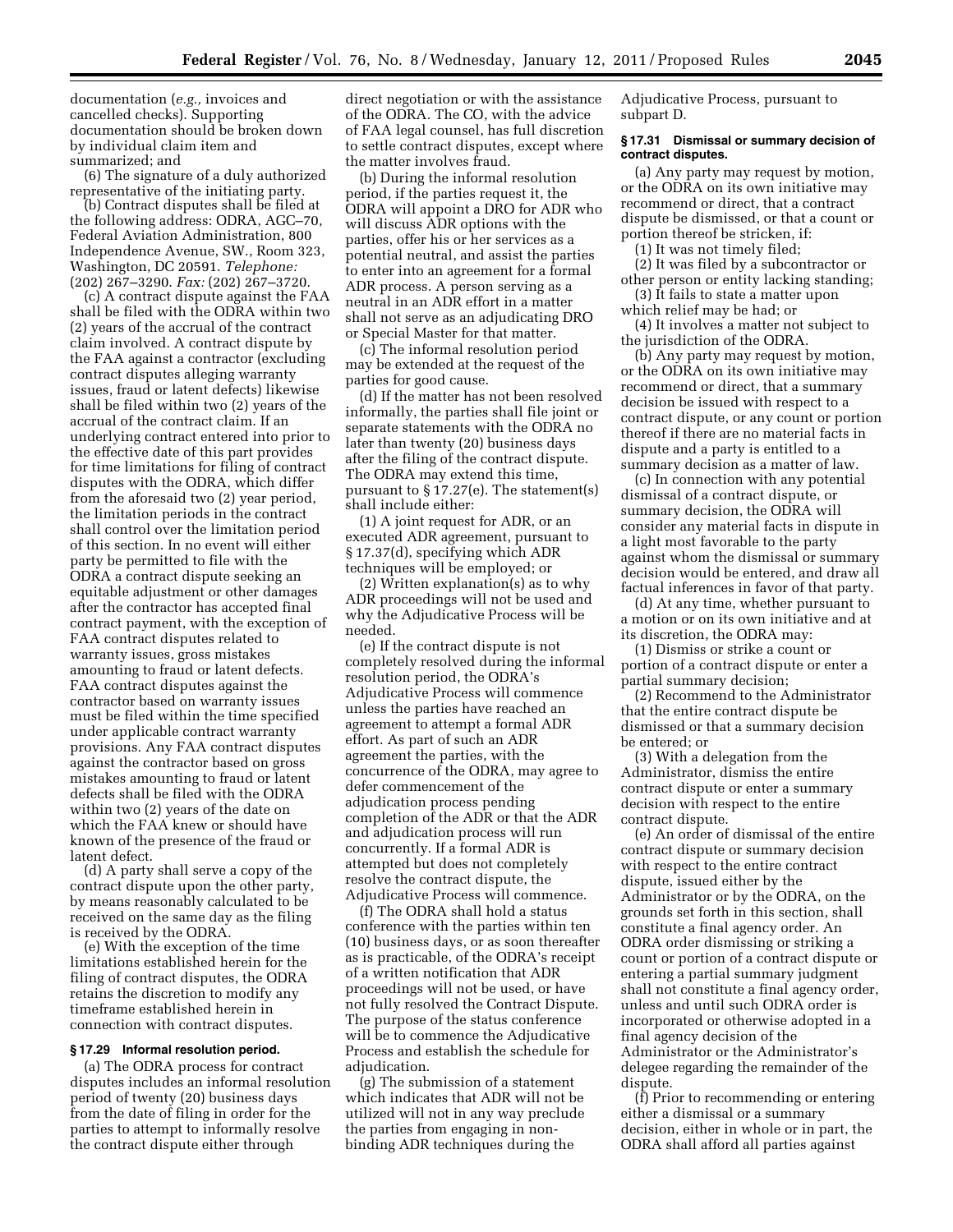whom the dismissal or summary decision would be entered the opportunity to respond to a proposed dismissal or summary decision.

## **§ 17.33 Adjudicative Process for contract disputes.**

(a) The Adjudicative Process for contract disputes will be commenced by the ODRA Director upon being notified by the ADR neutral or by any party that either:

(1) The parties will not be attempting ADR; or

(2) The parties have not settled all of the dispute issues via ADR, and it is unlikely that they can do so within the time period allotted and/or any reasonable extension.

(b) In cases initiated by a contractor against the FAA, within twenty (20) business days of the commencement of the Adjudicative Process or as scheduled by the ODRA, the Product Team shall prepare and submit to the ODRA, with a copy to the contractor, a chronologically arranged and indexed substantive response, containing a legal and factual position regarding the dispute and all documents relevant to the facts and issues in dispute. The contractor will be entitled, at a specified time, to supplement the record with additional documents.

(c) In cases initiated by the FAA against a contractor, within twenty (20) business days of the commencement of the Adjudicative Process or as scheduled by the ODRA, the contractor shall prepare and submit to the ODRA, with a copy to the Product Team counsel, a chronologically arranged and indexed substantive response, containing a legal and factual position regarding the dispute and all documents relevant to the facts and issues in dispute. The Product Team will be entitled, at a specified time, to supplement the record with additional documents.

(d) Unless timely objection is made, documents properly filed with the ODRA will be deemed admitted into the administrative record. Discovery requests and responses are not part of the record and will not be filed with the ODRA, except in connection with a motion or other permissible filing. Designated, relevant portions of such documents may be filed, with the permission of the ODRA.

(e) The Director of the ODRA shall assign a DRO or a Special Master to conduct adjudicatory proceedings, develop the administrative adjudication record and prepare findings and recommendations for the review of the ODRA Director or the Director's designee.

(f) The DRO or Special Master may conduct a status conference(s) as necessary and issue such orders or decisions as are necessary to promote the efficient resolution of the contract dispute.

(g) At any such status conference, or as necessary during the Adjudicative Process, the DRO or Special Master will:

(1) Determine the appropriate amount of discovery required to resolve the dispute;

(2) Review the need for a protective order, and if one is needed, prepare a protective order pursuant to § 17.9;

(3) Determine whether any issue can be stricken; and

(4) Prepare necessary procedural orders for the proceedings.

(h) Unless otherwise provided by the DRO or Special Master, or by agreement of the parties with the concurrence of the DRO or Special Master, responses to written discovery shall be due within thirty (30) business days from the date received.

(i) At a time or at times determined by the DRO or Special Master, and in advance of the decision of the case, the parties shall make individual final submissions to the ODRA and to the DRO or Special Master, which submissions shall include the following:

(1) A statement of the issues; (2) A proposed statement of undisputed facts related to each issue together with citations to the administrative record or other

supporting materials; (3) Separate statements of disputed facts related to each issue, with appropriate citations to documents in the Dispute File, to pages of transcripts

of any hearing or deposition, or to any affidavit or exhibit which a party may wish to submit with its statement; (4) Separate legal analyses in support

of the parties' respective positions on disputed issues.

(j) Each party shall serve a copy of its final submission on the other party by means reasonably calculated so that the other party receives such submissions on the same day it is received by the ODRA.

(k) The DRO or Special Master may decide the contract dispute on the basis of the administrative record and the submissions referenced in this section, or may, in the DRO or Special Master's discretion, direct the parties to make additional presentations in writing. The DRO or Special Master may conduct hearings, and may limit the hearings to the testimony of specific witnesses and/ or presentations regarding specific issues. The DRO or Special Master shall control the nature and conduct of all hearings, including the sequence and

extent of any testimony. Evidentiary hearings on the record shall be conducted by the ODRA:

(1) Where the DRO or Special Master determines that there are complex factual issues in dispute that cannot adequately or efficiently be developed solely by means of written presentations and/or that resolution of the controversy will be dependent on his/her assessment of the credibility of statements provided by individuals with first-hand knowledge of the facts; or

(2) Upon request of any party to the contract dispute, unless the DRO or Special Master finds specifically that a hearing is unnecessary and that no party will be prejudiced by limiting the record in the adjudication to the parties' written submissions. All witnesses at any such hearing shall be subject to cross-examination by the opposing party and to questioning by the DRO or Special Master.

(l) The DRO or Special Master shall prepare findings and recommendations, which will contain findings of fact, application of the principles of the AMS and other law or authority applicable to the findings of fact, a recommendation for a final FAA order.

(m) The DRO or Special Master shall conduct a de novo review using the preponderance of the evidence standard, unless a different standard is prescribed for a particular issue. Notwithstanding the above, allegations that government officials acted with bias or in bad faith must be established by clear and convincing evidence.

(n) The Director of the ODRA may review the status of any contract dispute in the Adjudicative Process with the DRO or Special Master.

(o) A DRO or Special Master shall submit findings and recommendations to the Director of the ODRA or the Director's designee. The findings and recommendations will be released to the parties and to the public, upon issuance of the final FAA order in the case. Should an ODRA protective order be issued in connection with the contract dispute, or should the matter involve proprietary or competition-sensitive information, a redacted version of the findings and recommendations omitting any protected information, shall be prepared wherever possible and released to the public, as soon as is practicable, along with a copy of the final FAA order. Only persons admitted by the ODRA under the protective order and Government personnel shall be provided copies of the unredacted findings and recommendations.

(p) Attorneys' fees of a qualified prevailing contractor are allowable to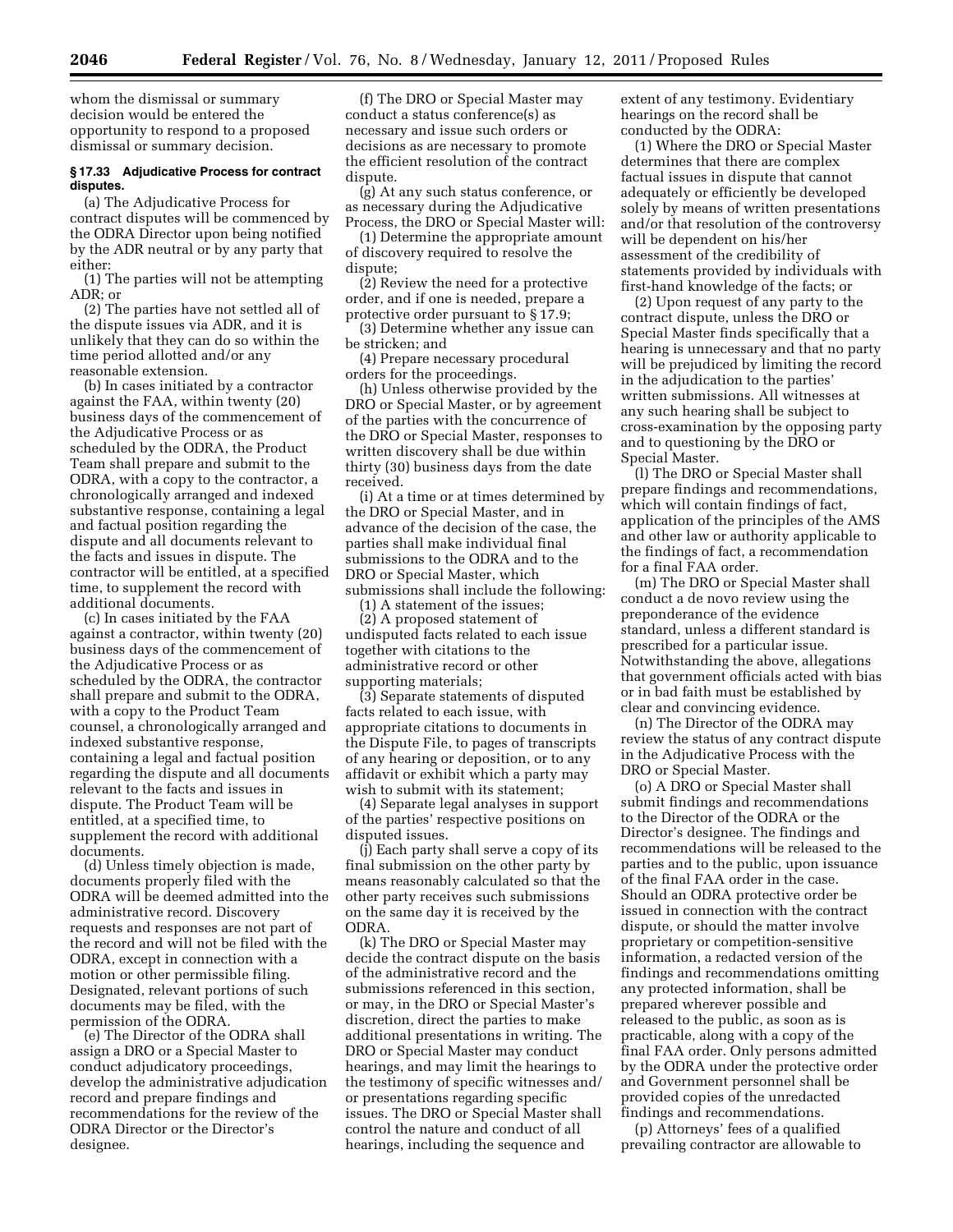the extent permitted by the EAJA, 5 U.S.C. 504(a)(1). *See* 14 CFR part 14.

(q) Other than communications regarding purely procedural matters or ADR, there shall be no substantive ex parte communication between ODRA personnel and any principal or representative of a party concerning a pending or potentially pending matter. A potential or serving ADR neutral may communicate on an ex parte basis to establish or conduct the ADR.

## **Subpart D—Alternative Dispute Resolution**

#### **§ 17.35 Use of alternative dispute resolution.**

(a) By statutory mandate, it is the policy of the FAA to use voluntary ADR to the maximum extent practicable to resolve matters pending at the ODRA. The ODRA therefore uses voluntary ADR as its primary means of resolving all factual, legal, and procedural controversies.

(b) The parties are encouraged to make a good faith effort to explore ADR possibilities in all cases and to employ ADR in every appropriate case. The ODRA uses ADR techniques such as mediation, neutral evaluation, binding arbitration or variations of these techniques as agreed by the parties and approved by the ODRA. At the beginning of each case, the ODRA assigns a DRO as a potential neutral to explore ADR options with the parties and to convene an ADR process. *See*  § 17.35(b).

(c) The ODRA Adjudicative Process will be used where the parties cannot achieve agreement on the use of ADR; or where ADR has been employed but has not resolved all pending issues in dispute; or where the ODRA concludes that ADR will not provide an expeditious means of resolving a particular dispute. Even where the Adjudicative Process is to be used, the ODRA, with the parties' consent, may employ informal ADR techniques concurrently with the adjudication.

## **§ 17.37 Election of alternative dispute resolution process.**

(a) The ODRA will make its personnel available to serve as Neutrals in ADR proceedings and, upon request by the parties, will attempt to make qualified non-FAA personnel available to serve as Neutrals through neutral-sharing programs and other similar arrangements. The parties may elect to employ a mutually acceptable compensated neutral at their expense.

(b) The parties using an ADR process to resolve a protest shall submit an executed ADR agreement containing the information outlined in paragraph (d) of this section to the ODRA pursuant to § 17.17(c). The ODRA may extend this time for good cause.

(c) The parties using an ADR process to resolve a contract dispute shall submit an executed ADR agreement containing the information outlined in paragraph (d) of this section to the ODRA pursuant to § 17.29.

(d) The parties to a protest or contract dispute who elect to use ADR must submit to the ODRA an ADR agreement setting forth:

(1) The agreed ADR procedures to be used; and

(2) The name of the neutral. If a compensated neutral is to be used, the agreement must address how the cost of the neutral's services will be reimbursed.

(e) Non-binding ADR techniques are not mutually exclusive, and may be used in combination if the parties agree that a combination is most appropriate to the dispute. The techniques to be employed must be determined in advance by the parties and shall be expressly described in their ADR agreement. The agreement may provide for the use of any fair and reasonable ADR technique that is designed to achieve a prompt resolution of the matter. An ADR agreement for nonbinding ADR shall provide for a termination of ADR proceedings and the commencement of adjudication under the Adjudicative Process, upon the election of any party. Notwithstanding such termination, the parties may still engage with the ODRA in informal ADR techniques (neutral evaluation and/or informal mediation) concurrently with adjudication.

(f) Binding arbitration is available through the ODRA, subject to the provisions of applicable law and the ODRA Binding Arbitration Guidance dated October 2001 as developed in consultation with the Department of Justice.

(g) The parties may, where appropriate in a given case, submit to the ODRA a negotiated protective order for use in ADR in accordance with the requirements of § 17.9.

### **§ 17.39 Confidentiality of ADR.**

(a) The provisions of the Administrative Dispute Resolution Act of 1996, 5 U.S.C. 571, *et seq.,* shall apply to ODRA ADR proceedings.

(b) The ODRA looks to the principles of the Federal Rule of Evidence 408 in deciding admissibility issues related to ADR communications.

(c) ADR communications are not part of the administrative record.

## **Subpart E—Finality and Review**

# **§ 17.41 Final orders.**

All final FAA orders regarding protests or contract disputes under this part are to be issued by the FAA Administrator or by a delegee of the Administrator.

# **§ 17.43 Judicial review.**

(a) A protester or contractor may seek review of a final FAA order, pursuant to 49 U.S.C. 46110, only after the administrative remedies of this part have been exhausted.

(b) A copy of the petition for review shall be filed with the ODRA and the FAA Chief Counsel on the date that the petition for review is filed with the appropriate circuit court of appeals.

## **§ 17.45 Conforming amendments.**

The FAA shall amend pertinent provisions of the AMS, standard contract forms and clauses, and any guidance to contracting officials, so as to conform to the provisions of this part.

## **§ 17.47 Reconsideration.**

The ODRA will not entertain requests for reconsideration as a routine matter, or where such requests evidence mere disagreement with a decision or restatements of previous arguments. A party seeking reconsideration must demonstrate either clear errors of fact or law in the underlying decision or previously unavailable evidence that warrants reversal or modification of the decision. In order to be considered, requests for reconsideration must be filed within ten (10) business days of the date of issuance of the public version of the subject decision or order.

#### **Subpart F—Other Matters**

#### **§ 17.49 Sanctions.**

If any party or its representative fails to comply with an Order or Directive of the ODRA, the ODRA may enter such orders and take such other actions as it deems necessary and in the interest of justice.

## **§ 17.51 Decorum and professional conduct.**

Legal representatives are expected to conduct themselves at all times in a civil and respectful manner appropriate to an administrative forum. Additionally, counsel are expected to conduct themselves at all times in a professional manner and in accordance with all applicable rules of professional conduct.

#### **§ 17.53 Orders and subpoenas for testimony and document production.**

(a) Parties are encouraged to seek cooperative and voluntary production of